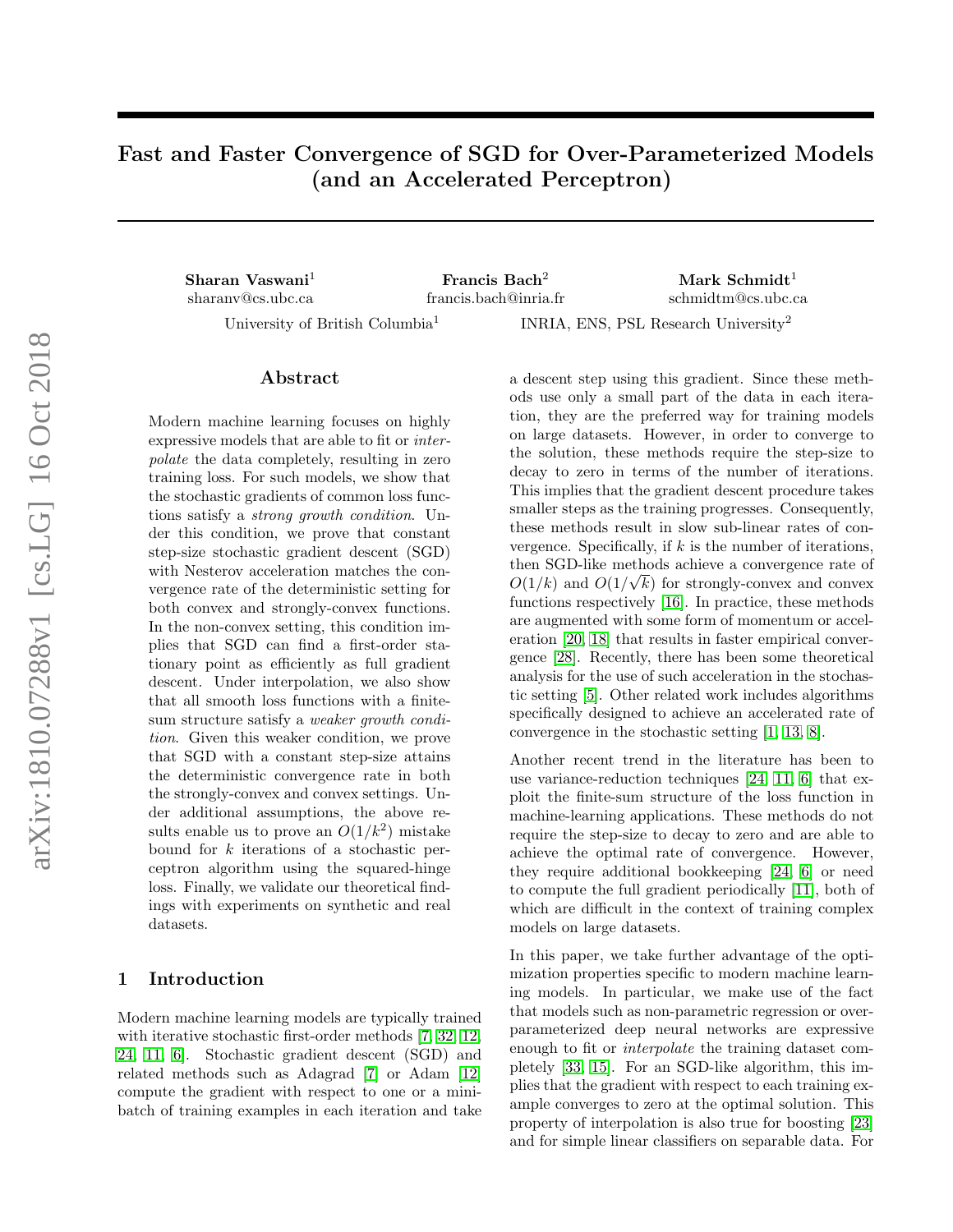example, the perceptron algorithm [\[22\]](#page-8-9) was first shown to converge to the optimal solution under a linear separability assumption on the data [\[19\]](#page-8-10). This assumption implies that the linear perceptron is able to fit the complete dataset.

There has been some related work that takes advantage of the interpolation property in order to obtain faster rates of convergence for SGD [\[25,](#page-8-11) [15,](#page-8-7) [4\]](#page-7-8). Specifically, Schmidt and Le Roux [\[25\]](#page-8-11) assume a strong growth condition on the stochastic gradients. This condition relates the  $\ell_2$  norms of the stochastic gradients to that of the full gradient. Under this assumption, they prove that constant step-size SGD can attain the same convergence rates as full gradient descent in both the strongly-convex and convex cases. Other related work has used the strong growth condition to prove convergence rates for incremental gradient methods [\[27,](#page-8-12) [29\]](#page-8-13). Ma et al. [\[15\]](#page-8-7) show that under weaker conditions, SGD with constant step-size results in linear convergence for strongly-convex functions. They also investigate the effect of batch-size on the convergence and theoretically justify the linear-scaling rule used for training deep learning models in practice [\[10\]](#page-7-9). Recently, Cevher and V $\tilde{u}$  showed the linear convergence of proximal stochastic gradient descent under a weaker growth condition for restricted strongly convex functions [\[4\]](#page-7-8). They also analyse the effect of an additive error term on the convergence rate.

In contrast to the above mentioned work, we first show that the strong growth condition (SGC) [\[25\]](#page-8-11) implies that SGD with a constant step-size and Nesterov momentum [\[18\]](#page-8-4) achieves the accelerated convergence rate of the deterministic setting for both strongly-convex and convex functions (Section [3\)](#page-2-0). Our result gives some theoretical justification behind the empirical success of using Nesterov acceleration with SGD [\[28\]](#page-8-5). In Section [4,](#page-3-0) we prove that under the SGC, constant stepsize SGD is able to find a first-order stationary point as efficiently as deterministic gradient descent. To the best of our knowledge, this is the first work to study accelerated and non-convex rates under the SGC. Next, we relax the strong growth condition to a more practical weak growth condition (WGC). In Section [5,](#page-3-1) we prove that the weak growth condition is sufficient to obtain the optimal convergence of constant step-size SGD for smooth strongly-convex and convex functions.

To demonstrate the applicability of our growth conditions in practice, we first show that for models interpolating the data, the WGC is satisfied for all smooth loss functions with a finite-sum structure (Section [6.1\)](#page-4-0). Furthermore, we prove that functions satisfying the WGC and the Polyak- Lojasiewicz inequality [\[21\]](#page-8-14) also satisfy the SGC. Under additional assumptions, we show that it is also satisfied for the squared-hinge loss.

This result enables us to prove an  $O(1/k^2)$  mistake bound for k iterations of the stochastic perceptron algorithm using the squared-hinge loss (Section [7\)](#page-4-1). Finally, in Section [8,](#page-5-0) we evaluate our claims with experiments on synthetic and real datasets.

## <span id="page-1-0"></span>2 Background

In this section, we give the required background and set up the necessary notation. Our aim is to minimize a differentiable function  $f(w)$ . Depending on the context, this function can be strongly-convex, convex or non-convex. We assume that we have access to noisy gradients for the function  $f$  and use stochastic gradient descent  $(SGD)$  for  $k$  iterations in order to minimize it. The SGD update rule in iteration  $k$  can be written as:  $w_{k+1} = w_k - \eta_k \nabla f(w_k, z_k)$ . Here,  $w_{k+1}$  and  $w_k$  are the SGD iterates,  $z_k$  is the gradient noise and  $\eta_k$  is the step-size at iteration  $k$ . We assume that the gradients  $\nabla f(w, z)$  are unbiased, implying that for all w and z that  $\mathbb{E}_z \left[ \nabla f(w, z) \right] = \nabla f(w)$ .

While most of our results apply for general SGD methods, a subset of our results rely on the function  $f(w)$  having a finite-sum structure meaning that  $f(w) = \frac{1}{n} \sum_{i=1}^{n} f_i(w)$ . In the context of supervised machine learning, given a training dataset of  $n$  points, the term  $f_i(w)$  corresponds to the loss function for the point  $(x_i, y_i)$  when the model parameters are equal to w. Here  $x_i$  and  $y_i$  refer to the feature vector and label for point i respectively. Common choices of the loss function include the squared loss where  $f_i(w) = \frac{1}{2} (w^{\mathsf{T}} x_i - y_i)^2$ , the hinge loss where  $f_i(w) =$  $\max(0, 1 - y_i w^{\mathsf{T}} x_i)$  or the squared-hinge loss where  $f_i(w) = \max(0, 1 - y_i w^{\mathsf{T}} x_i)^2$ . The finite sum setting includes both simple models such as logistic regression or least squares and more complex models like nonparametric regression and deep neural networks.

In the finite-sum setting, SGD consists of choosing a point and its corresponding loss function (typically uniformly) at random and evaluating the gradient with respect to that function. It then performs a gradient descent step:  $w_{k+1} = w_k - \eta_k \nabla f_k(w_k)$  where  $f_k(\cdot)$  is the random loss function selected at iteration k. The unbiasedness property is automatically satisfied in this case, i.e.  $\mathbb{E}_i\left[\nabla f_i(w)\right] = \nabla f(w)$  for all w. Note that in this case, the random selection of points for computing the gradient is the source of the noise  $z_k$ . In order to converge to the optimum, SGD requires the step-size  $\eta_k$  to decrease with k; specifically at a rate of  $\frac{1}{\sqrt{k}}$  $\overline{k}$  for convex functions and at a  $\frac{1}{k}$  rate for strongly-convex functions. Decreasing the step-size with  $k$  results in sub-linear rates of convergence for SGD.

In order to derive convergence rates, we need to make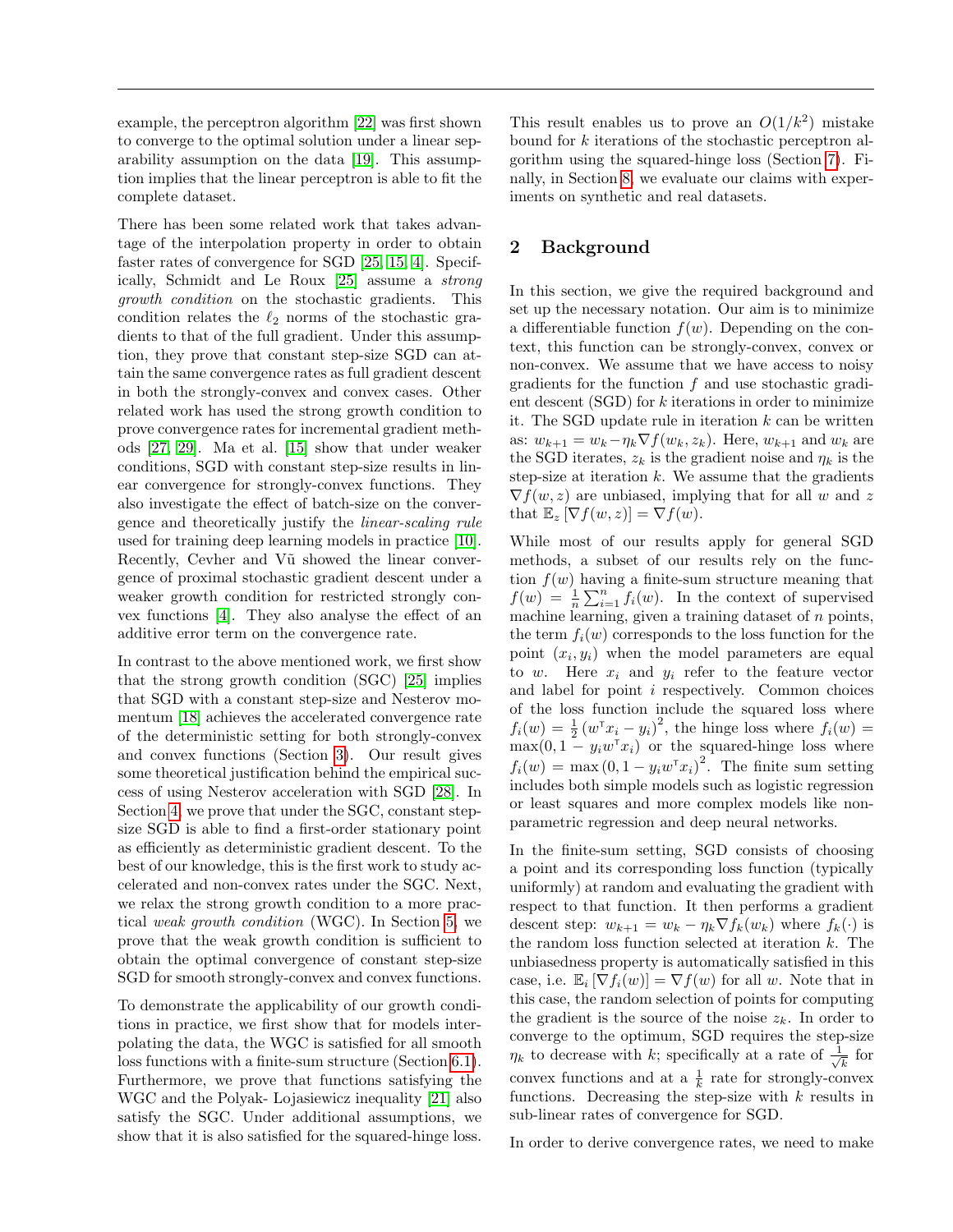additional assumptions about the function  $f(16)$ . Beyond differentiability, our results assume that the function  $f(\cdot)$  satisfies some or all of the following common assumptions. For all points  $w, v$  and for constants  $f^*$ ,  $\mu$ , and L;

$$
f(w) \ge f^*
$$
 (Bounded below)  
\n
$$
f(v) \ge f(w) + \langle \nabla f(w), v - w \rangle
$$
 (Convexity)  
\n
$$
f(v) \ge f(w) + \langle \nabla f(w), v - w \rangle + \frac{\mu}{2} ||v - w||^2
$$
  
\n
$$
(\mu \text{ Strong-convexity})
$$
  
\n
$$
f(v) \le f(w) + \langle \nabla f(w), v - w \rangle + \frac{L}{2} ||v - w||^2
$$
  
\n
$$
(L \text{ Smoothness})
$$

Note that some of our results in Section [6](#page-4-2) rely on the finite-sum structure and we explicitly state when we need this additional assumption.

In this paper, we consider the case where the model is able to interpolate or fit the labelled training data completely. This is true for expressive models such as non-parametric regression and over-parametrized deep neural networks. For common loss functions that are lower-bounded by zero, interpolating the data results in zero training loss. Interpolation also implies that the gradient with respect to each point converges to zero at the optimum. Formally, in the finite-sum setting, if the function  $f(.)$  is minimized at  $w^*$ , i.e., if  $\nabla f(w^*) = 0$ , then for all functions  $f_i(\cdot), \nabla f_i(w^*) = 0$ .

The strong growth condition (SGC) used connects the rates at which the stochastic gradients shrink relative to the full gradient. Formally, for any point  $w$  and the noise random variable  $z$ , the function  $f$  satisfies the strong growth condition with constant  $\rho$  if,

$$
\mathbb{E}_z \left\| \nabla f(w, z) \right\|^2 \le \rho \left\| \nabla f(w) \right\|^2. \tag{1}
$$

Equivalently, in the finite-sum setting,

$$
\mathbb{E}_i \left\| \nabla f_i(w) \right\|^2 \le \rho \left\| \nabla f(w) \right\|^2. \tag{2}
$$

For this inequality to hold, if  $\nabla f(w) = 0$ , then  $\nabla f_i(w) = 0$  for all i. Thus, functions satisfying the SGC necessarily satisfy the above interpolation property. Schmidt and Le Roux's work [\[25\]](#page-8-11) derives optimal convergence rates for constant step-size SGD under the above condition for both convex and strongly-convex functions. In the next section, we show that the SGC implies the accelerated rate of convergence for constant step-size SGD with Nesterov momentum.

## <span id="page-2-0"></span>3 SGD with Nesterov acceleration under the strong growth condition

We first describe constant step-size SGD with Nesterov acceleration. The algorithm consists of three sequences  $(w_k, \zeta_k, v_k)$  updated in each iteration [\[17\]](#page-8-15). Specifically, it consists of the following update rules:

$$
w_{k+1} = \zeta_k - \eta \nabla f(\zeta_k, z_k)
$$
\n(3)

<span id="page-2-5"></span><span id="page-2-3"></span><span id="page-2-2"></span>
$$
\zeta_k = \alpha_k v_k + (1 - \alpha_k) w_k \tag{4}
$$

$$
v_{k+1} = \beta_k v_k + (1 - \beta_k)\zeta_k - \gamma_k \eta \nabla f(\zeta_k, z_k). \tag{5}
$$

Here,  $\eta$  is the constant step-size for the SGD step and  $\alpha_k, \beta_k, \gamma_k$  are tunable parameters to be set according to the properties of f.

In order to derive a convergence rate for the above algorithm under the SGC, we first observe that a form of the SGC is satisfied in the case of coordinate descent [\[30\]](#page-8-16). In this case, we choose a coordinate (typically at random) and perform a gradient descent step with respect to that coordinate. The notion of a coordinate in this case is analogous to that of an individual loss function in the finite sum case. For coordinate descent, a zero gradient at the optimal solution implies that the partial derivative with respect to each coordinate is also equal to zero. This is analogous to the SGC in the finite-sum case, although we note the results in this section do not require the finite-sum assumption.

We use this analogy formally in order to extend the proof of Nesterov's accelerated coordinate descent [\[17\]](#page-8-15) to derive convergence rates for the above algorithm when using the SGC. This enables us to prove the following theorems (with proofs in Appendices [B.1.1](#page-13-0) and [B.1.3\)](#page-14-0) in both the strongly-convex and convex settings.

<span id="page-2-4"></span>Theorem 1 (Strongly convex). Under L-smoothness and  $\mu$  strong-convexity, if  $f$  satisfies the SGC with constant ρ, then SGD with Nesterov acceleration with the following choice of parameters,

$$
\gamma_k = \frac{1}{\sqrt{\mu \eta \rho}} \quad ; \quad \beta_k = 1 - \sqrt{\frac{\mu \eta}{\rho}}
$$

$$
b_{k+1} = \frac{\sqrt{\mu}}{\left(1 - \sqrt{\frac{\mu \eta}{\rho}}\right)^{(k+1)/2}}
$$

$$
a_{k+1} = \frac{1}{\left(1 - \sqrt{\frac{\mu \eta}{\rho}}\right)^{(k+1)/2}}
$$

$$
\alpha_k = \frac{\gamma_k \beta_k b_{k+1}^2 \eta}{\gamma_k \beta_k b_{k+1}^2 \eta + a_k^2}; \quad \eta = \frac{1}{\rho L}
$$

results in the following convergence rate:

$$
\mathbb{E}f(w_{k+1}) - f(w^*)
$$
  
\n
$$
\leq \left(1 - \sqrt{\frac{\mu}{\rho^2 L}}\right)^k \left[f(w_0) - f(w^*) + \frac{\mu}{2} ||w_0 - w^*||^2\right].
$$

<span id="page-2-1"></span>**Theorem 2** (Convex). Under L-smoothness and convexity, if f satisfies the SGC with constant  $\rho$ , then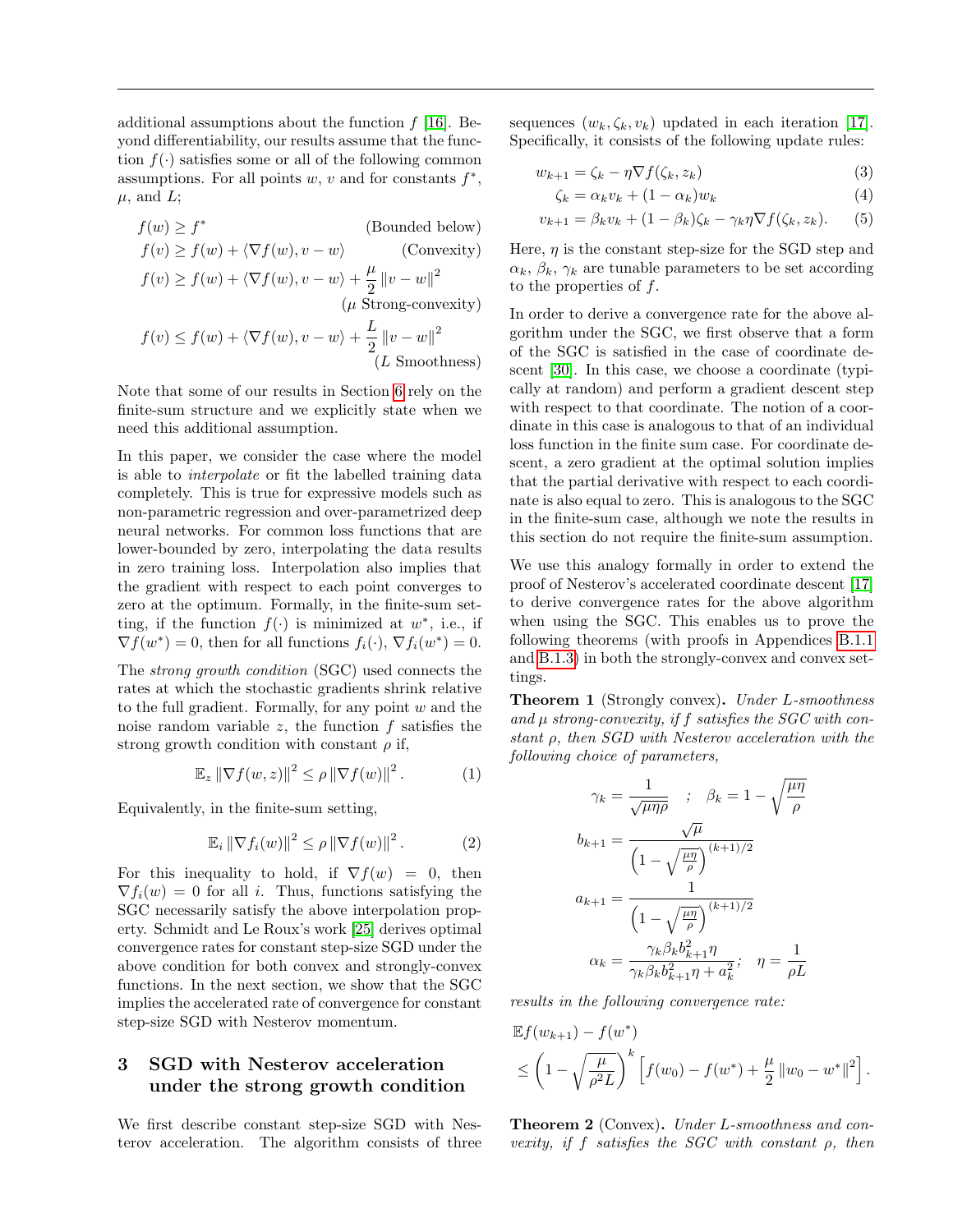SGD with Nesterov acceleration with the following choice of parameters,

$$
\gamma_k = \frac{\frac{1}{\rho} + \sqrt{\frac{1}{\rho^2} + 4\gamma_{k-1}^2}}{2}
$$

$$
a_{k+1} = \gamma_k \sqrt{\eta \rho}
$$

$$
\alpha_k = \frac{\gamma_k \eta}{\gamma_k \eta + a_k^2}; \quad \eta = \frac{1}{\rho L}
$$

results in the following convergence rate:

$$
\mathbb{E}f(w_{k+1}) - f(w^*) \le \frac{2\rho^2 L}{k^2} ||w_0 - w^*||^2.
$$

The above theorems show that constant step-size SGD with Nesterov momentum achieves the accelerated rate of convergence up to a  $\rho^2$  factor for both stronglyconvex and convex functions.

In Appendix [A,](#page-9-0) we consider the SGC with an extra additive error term, resulting in the following condition:  $\mathbb{E}_z ||\nabla f(w, z)||^2 \leq \rho ||\nabla f(w)||^2 + \sigma^2$ . We analyse the rate of convergence of the above algorithm under this modified condition and obtain a similar dependence on  $\sigma$  as in Cohen et al. [\[5\]](#page-7-4).

## <span id="page-3-0"></span>4 SGD under the strong growth condition

In this section, we show that the SGC results in an improvement over the  $O(1/\sqrt{k})$  rate for SGD in the non-convex setting [\[9\]](#page-7-10). In particular, we show that under the strong growth condition, constant step-size SGD is able to find a first-order stationary point as efficiently as deterministic gradient descent. We prove the following theorem (with the proof in Appendix [B.2\)](#page-15-0),

<span id="page-3-5"></span>Theorem 3 (Non-Convex). Under L-smoothness, if f satisfies  $SGC$  with constant  $\rho$ , then  $SGD$  with a constant step-size  $\eta = \frac{1}{\rho L}$  attains the following convergence rate:

$$
\min_{i=0,1,...k-1} \left[ \left\| \nabla f(w_i) \right\|^2 \right] \le \left( \frac{2\rho L}{k} \right) [f(w_0) - f^*]
$$

The above theorem shows that under the SGC, SGD with a constant step-size can attain the optimal  $O(1/k)$  rate for non-convex functions. To the best of our knowledge, this is the first result for non-convex functions under interpolation-like conditions. Under these conditions, constant step-size SGD has a better convergence rate than algorithms which have recently been proposed to improve on SGD [\[2,](#page-7-11) [3\]](#page-7-12). Our results also provide some theoretical justification for the effectiveness of SGD for non-convex over-parameterized models like deep neural networks.

### <span id="page-3-1"></span>5 Weak growth condition

In this section, we relax the strong growth condition to a more practical condition which we refer to as the weak growth condition (WGC). Formally, if the function  $f(\cdot)$  is L-smooth and has a minima at  $w^*$ , then it satisfies the WGC with constant  $\rho$ , if for all points w and noise random variable z,

$$
\mathbb{E}_z \left\| \nabla f(w, z) \right\|^2 \le 2\rho L[f(w) - f(w^*)].\tag{6}
$$

Equivalently, in the finite-sum setting,

<span id="page-3-6"></span><span id="page-3-4"></span>
$$
\mathbb{E}_i \left\| \nabla f_i(w) \right\|^2 \le 2\rho L[f(w) - f(w^*)].\tag{7}
$$

In the above condition, notice that if  $w = w^*$ , then  $\nabla f_i(w^*) = 0$  for all points *i*. Thus, the WGC implies the interpolation property explained in Section [2.](#page-1-0)

#### 5.1 Relation between WGC and SGC

In this section, we relate the two growth conditions. We first prove that SGC implies WGC with the same  $\rho$ without any additional assumptions, formally showing that the WGC is indeed weaker than the corresponding SGC. For the converse, a function satisfying the WGC satisfies the SGC with a worse constant if it also satisfies the Polyak- Lojasiewicz (PL) inequality [\[21\]](#page-8-14). The above relations are captured by the following proposition, proved in Appendix [B.5](#page-18-0)

<span id="page-3-7"></span>**Proposition 1.** If  $f(\cdot)$  is L-smooth, satisfies the  $WGC$  with constant  $\rho$  and the PL inequality with constant  $\mu$ , then it satisfies the SGC with constant  $\frac{\rho L}{\mu}$ .

Conversely, if  $f(\cdot)$  is L-smooth and satisfies the SGC with constant  $\rho$ , then it also satisfies the WGC with the same constant  $\rho$ .

#### 5.2 SGD under the weak growth condition

Using the WGC, we obtain the following convergence rates for SGD with a constant step-size.

<span id="page-3-2"></span>Theorem 4 (Strongly-convex). Under L-smoothness and  $\mu$  strong-convexity, if  $f$  satisfies the WGC with constant  $\rho$ , then SGD with a constant step-size  $\eta = \frac{1}{\rho L}$ achieves the following rate:

$$
\mathbb{E} \|w_{k+1} - w^*\|^2 \le \left(1 - \frac{\mu}{\rho L}\right)^k \|w_0 - w^*\|^2.
$$

<span id="page-3-3"></span>Theorem 5 (Convex). Under L-smoothness and convexity, if f satisfies the WGC with constant  $\rho$ , then SGD with a constant step-size  $\eta = \frac{1}{4\rho L}$  and iterate averaging achieves the following rate:

$$
\mathbb{E}[f(\bar{w}_k)] - f(w^*) \le \frac{4L(1+\rho) \|w_0 - w^*\|^2}{k}
$$

.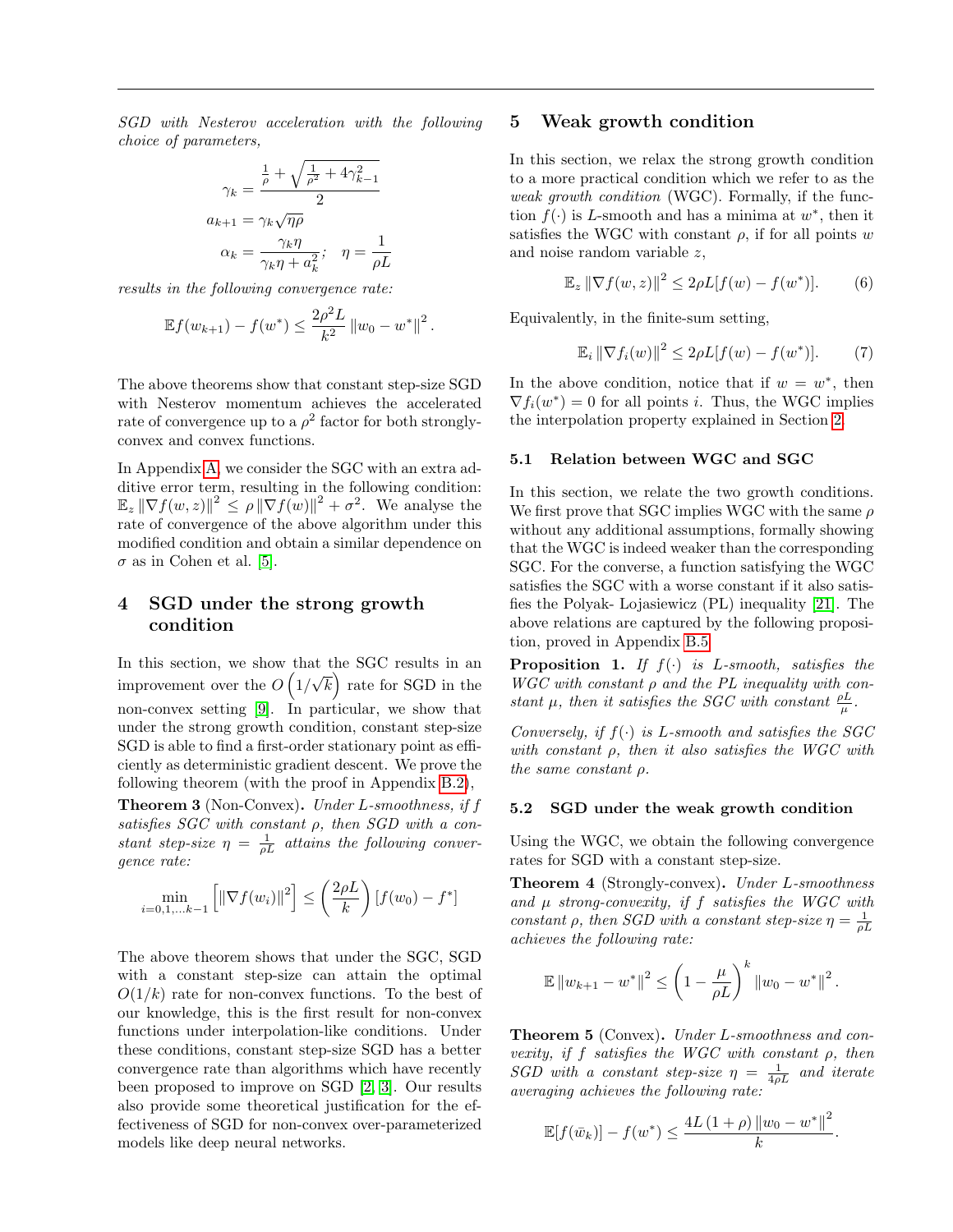Here,  $\bar{w}_k = \frac{\left[\sum_{i=1}^k w_i\right]}{k}$  is the averaged iterate after k iterations.

The proofs for Theorems [4](#page-3-2) and [5](#page-3-3) are deferred to Appendices [B.3](#page-16-0) and [B.4](#page-16-1) respectively.

In these cases, the WGC is sufficient to show that constant step-size SGD can attain the deterministic rates up to a factor of  $\rho$ . Since this condition is weaker than the corresponding strong growth condition, our results subsume the SGC results [\[25\]](#page-8-11). In the next section, we characterize the functions satisfying the growth conditions in practice.

### <span id="page-4-2"></span>6 Growth conditions in practice

In this section, we give examples of functions that satisfy the weak and strong growth conditions. In Section [6.1,](#page-4-0) we first show that for models interpolating the data, the WGC is satisfied by all smooth functions with a finite-sum structure. In section [6.2,](#page-4-3) we show that the SGC is satisfied by the squared-hinge loss under additional assumptions.

#### <span id="page-4-0"></span>6.1 Functions satisfying WGC

To characterize the functions satisfying the WGC, we first prove the following proposition (with the proof in Appendix [B.6\)](#page-19-0):

**Proposition 2.** If the function  $f(\cdot)$  has a finite-sum structure for a model that interpolates the data and  $L_{\text{max}}$  is the maximum smoothness constant amongst the functions  $f_i(\cdot)$ , then for all w,

$$
\mathbb{E}_{i} \left\| \nabla f_{i}(w) \right\|^{2} \leq 2L_{max} \left[ f(w) - f(w^{*}) \right]. \tag{8}
$$

Comparing the above equation to Equation [7,](#page-3-4) we see that any smooth finite-sum problem under interpolation satisfies the WGC with  $\rho = \frac{L_{max}}{L}$ . The WGC is thus satisfied by common loss functions such as the squared and squared-hinge loss. For these loss functions, if  $L_i = L$  for all i, then Theorem [4](#page-3-2) implies that SGD with  $\eta = \frac{1}{L}$  results in linear convergence for strongly-convex functions. This matches the recently proved result of Ma et al. [\[15\]](#page-8-7), whereas Theorem [5](#page-3-3) allows us to generalize their result beyond stronglyconvex functions.

#### <span id="page-4-3"></span>6.2 Functions satisfying SGC

We now show that under additional assumptions on the data, the squared-hinge loss also satisfies the SGC. We first assume that the data is linearly separable with a margin equal to  $\tau$ , implying that for all x,

 $\tau = \max_{|w|=1} \inf_{x \in \mathcal{S}} w^{\top}x$ . Here, *S* is the support of the distribution of the features  $x$ . Note that the above assumption implies the existence of a classifier  $w^*$  such that  $||w^*|| = \frac{1}{\tau}$ . In addition to this, we assume that the features have a finite support, meaning that the set S is finite and has a cardinality equal to c. Under these assumptions, we prove the following lemma in Appendix [B.7,](#page-19-1)

<span id="page-4-5"></span>**Lemma 1.** For linearly separable data with margin  $\tau$ and a finite support of size c, the squared-hinge loss satisfies the SGC with the constant  $\rho = \frac{c}{\tau^2}$ .

In the next section, we use the above lemma to prove a mistake bound for the perceptron algorithm using the squared-hinge loss.

### <span id="page-4-1"></span>7 Implication for Faster Perceptron

In this section, we use the strong growth property of the squared-hinge function in order to prove a bound on the number of mistakes made by the perceptron algorithm [\[22\]](#page-8-9) using a squared-hinge loss. The perceptron algorithm is used for training a linear classifier for binary classification and is guaranteed to converge for linearly separable data [\[19\]](#page-8-10). It can be considered as stochastic gradient descent on the loss  $f_i(w) = \max\{0, y_i x_i^{\top} w\}.$ 

The common way to characterize the performance of a perceptron is by bounding the number of mistakes (in the binary classification setting) after  $k$  iterations of the algorithm. In other words, we care about the quantity  $\mathbb{P}(yx^\top w_k \geq 0)$ . Assuming linear separability of the data and that  $||x|| = 1$  for all points  $(x, y)$ , the perceptron achieves a mistake bound of  $O\left(\frac{1}{\tau^2}\right)$  [\[19\]](#page-8-10).

<span id="page-4-4"></span>In this paper, we consider a modified perceptron algorithm using the squared-hinge function as the loss. Note that since we assume the data to be linearly separable, a linear classifier is able to fit all the training data. Since the squared-hinge loss function is smooth, the conditions of Proposition [2](#page-4-4) are satisfied, which implies that it satisfies the WGC with  $\rho = \frac{L_{max}}{L}$ . Also observe that since we assume that  $||x|| = 1$ ,  $L_{max} = L = 1$ . Using these facts with Theorem [5](#page-3-3) and assuming that we start the optimization with  $w_0 = 0$ , we obtain the following convergence rate using SGD with  $\eta = 1/4$ ,

$$
\mathbb{E}[f(w_{k+1})] \leq \frac{8}{\tau^2 k}.
$$

To see this, recall that  $||w^*|| = \frac{1}{\tau}$  and the loss is equal to zero at the optima, implying that  $f(w^*) = 0$ .

The above result gives us a bound on the training loss. We use the following lemma (proved using the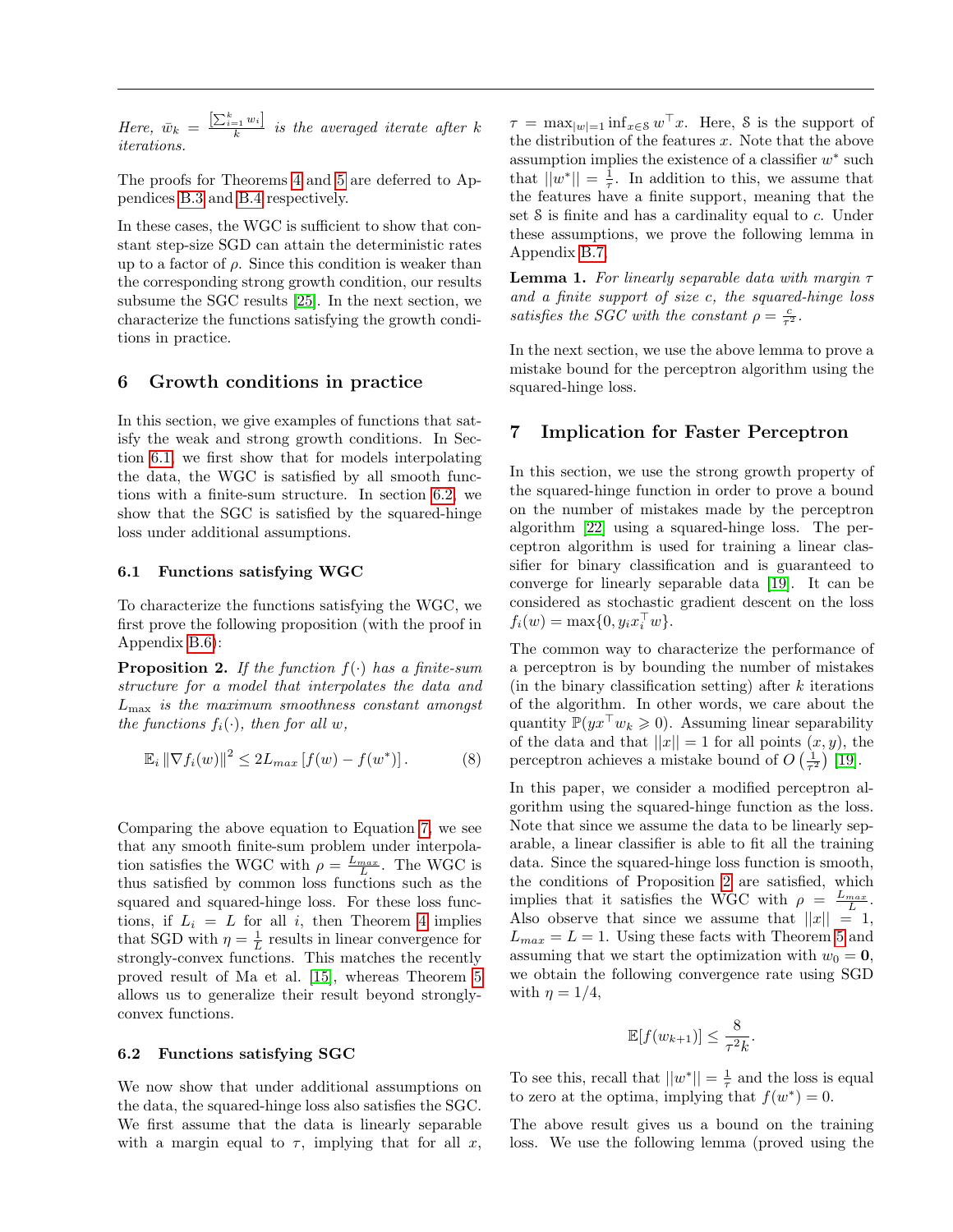Markov inequality in Appendix [B.8\)](#page-19-2) to relate the mistake bound to the training loss.

<span id="page-5-1"></span>**Lemma 2.** If  $f(w, x, y)$  represents the loss on the point  $(x, y)$ , then

$$
\mathbb{P}(yx^{\top}w \leq 0) \leq \mathbb{E}_{x,y}f(w,x,y).
$$

Combining the above results, we obtain a mistake bound of  $O\left(\frac{1}{\tau^2 k}\right)$  when using the squared-hinge loss on linearly separable data. We thus recover the standard results for the stochastic perceptron.

Note that for a finite amount of data (when the expectation is with respect to a discrete distribution), if we use batch accelerated gradient descent (which is not one of the stochastic gradient algorithms studied in this paper, and for which no growth condition is needed), we obtain a mistake bound that decreases as  $1/k<sup>2</sup>$ . This improves on existing mistake bounds that scale as  $1/k$  [\[26,](#page-8-17) [31\]](#page-8-18). Note that both sets of algorithms have the same dependence on the margin  $\tau$ , but this deterministic accelerated method would require evaluating n gradients on each iteration.

From Lemma [B.8,](#page-19-2) we know that the squared-hinge loss satisfies the SGC with  $\rho = \frac{c}{\tau^2}$ . Under the same conditions as above, this lemma along with the result of Theorem [2](#page-2-1) gives us the following bound:

$$
\mathbb{E}f(w_{k+1}) \le \frac{2c^2}{\tau^6 k^2}.
$$

Using the result from Lemma [2,](#page-5-1) this results in a mistake bound of the order  $O\left(\frac{1}{\tau^6 k^2}\right)$  while only requiring one gradient per iteration. Hence, the use of acceleration leads to an improved novel dependence of  $O(1/k^2)$ , but requires the additional assumptions of Lemma [B.8](#page-19-2) and has a worse dependence on the margin  $\tau$ .

## <span id="page-5-0"></span>8 Experiments

In this section, we empirically validate our theoretical results. For the first set of experiments (Figures  $1(a)-1(d)$ , we generate a synthetic binary classification dataset with  $n = 8000$  and the dimension  $d = 100$ . We ensure that the data is linearly separable with a margin  $\tau$ , thus satisfying the interpolation property for training a linear classifier. We seek to minimize the finite-sum squared-hinge loss,  $f(w) = \sum_{i=1}^{n} \max(0, 1 - y_i x_i \top w)^2$ . In Figure [1,](#page-6-2) we vary the margin  $\tau$  and plot the logarithm of the loss with the number of effective passes (one pass is equal to n iterations of SGD) over the data. In all of our experiments, we estimate the value of the smoothness

parameter L as the maximum eigenvalue of the Gram matrix  $X^T X$ .

We evaluate the performance of constant step-size SGD with and without acceleration. Since the squared-hinge loss satisfies the WGC with  $\rho = \frac{L_{max}}{L}$ (Proposition [2\)](#page-4-4), we use SGD with a constant step-size  $\eta = 1/L_{max}^{-1}$  $\eta = 1/L_{max}^{-1}$  $\eta = 1/L_{max}^{-1}$  (denoted as SGD(T) in the plots). For using Nesterov acceleration, we experimented with the dependence of the margin  $\tau$  on the constant  $\rho$  in the SGC. We found that setting  $\rho = 1/\tau$  results in consistently stable but fast convergence across different choices of  $\tau$ . We thus use a step-size  $\eta = \tau/L$  and set the tunable parameters in the update Equations [3-](#page-2-2) [5](#page-2-3) as specified by Theorem [2.](#page-2-1) We denote this variant of accelerated SGD as Acc-SGD(T) in the subsequent plots.

In addition, we propose a line-search heuristic to dynamically estimate the value of  $\rho$ . Our heuristic is inspired from the line-search used in SAG [\[24\]](#page-8-1) and can be described as follows: we start with an initial estimate  $\hat{\rho} = 0.1$  and in each iteration, we halve the estimate when the condition  $f_k\left(w_k - \frac{1}{\hat{\rho}L}\nabla f_k(w_k)\right) \leq$  $f_k(w_k) - \frac{1}{2\hat{\rho}L} \left\|\nabla f_k(w_k)\right\|^2$  is not satisfied. We denote this variant as Acc-SGD(LS) in the plots.

In each of the Figures  $1(a)-1(d)$ , we make the following observations: (i) SGD(T) results in reasonably slow convergence. This observation is in line with other SGD methods using  $1/L$  as the step-size [\[24\]](#page-8-1). (ii) Acc-SGD(T) with  $\eta = \tau/L$  is consistently stable and as suggested by the theory, it results in faster convergence as compared to using SGD. (iii) Acc-SGD(LS) either matches or outperforms Acc-SGD(T). We plan to investigate better line-search methods for both SGD [\[24\]](#page-8-1) and Acc-SGD [\[14\]](#page-8-19) in the future. (iv) For larger values of  $\tau$  (Figures [1\(a\)-](#page-6-0)1(b)), the training loss becomes equal to zero, verifying the interpolation property.

The next set of experiments (Figure [2\)](#page-6-4) considers bi-nary classification on the CovType<sup>[2](#page-5-3)</sup> and Protein<sup>[3](#page-5-4)</sup> datasets. For this, we train a linear classifer using the radial basis (non-parametric) features. Nonparametric regression models of this form are capable of interpolating the data [\[15\]](#page-8-7) and thus satisfies our assumptions. We subsample  $n = 8000$  random points from the datasets and use the squared-hinge loss as above. Note that we do not have a good estimate of  $\rho$  in this case and only compare the performance of SGD(T) and Acc-SGD(LS).

<span id="page-5-2"></span><sup>&</sup>lt;sup>1</sup>Note that using  $\eta = 1/L_{max}$  lead to consistently better results as compared to using  $\eta = 1/4L_{max}$  as suggested by Theorem [5.](#page-3-3)

<span id="page-5-4"></span><span id="page-5-3"></span> $^{2}$ <http://osmot.cs.cornell.edu/kddcup>

<sup>3</sup> [http://www.csie.ntu.edu.tw/~cjlin/libsvmtools/](http://www.csie.ntu.edu.tw/~cjlin/libsvmtools/datasets) [datasets](http://www.csie.ntu.edu.tw/~cjlin/libsvmtools/datasets)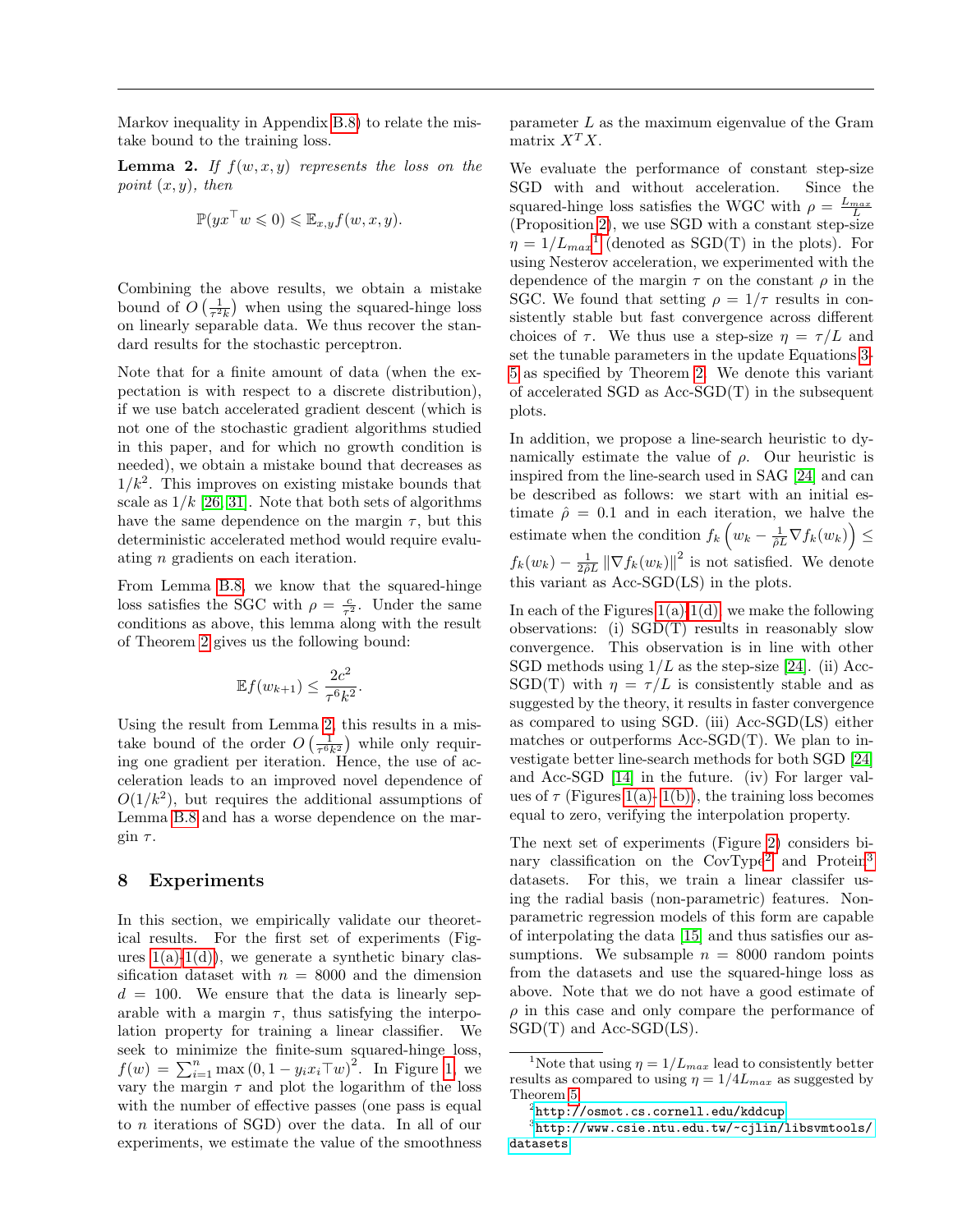<span id="page-6-3"></span><span id="page-6-0"></span>

<span id="page-6-2"></span>Figure 1: Comparison of SGD and variants of accelerated SGD on a synthetic linearly separable dataset with margin  $\tau$ . Accelerated SGD with  $\eta = \tau/L$  leads to faster convergence as compared to SGD with  $\eta = 1/L$ . Accelerated SGD with a line-search to estimate  $\rho$  is stable and results in good performance.

<span id="page-6-5"></span><span id="page-6-1"></span>

<span id="page-6-6"></span><span id="page-6-4"></span>Figure 2: Comparison of SGD and accelerated SGD for learning a linear classifier with RBF features on the (a) CovType and (b) Protein datasets. Accelerated SGD with line-search leads to better performance as compared to SGD with  $\eta = 1/L$ .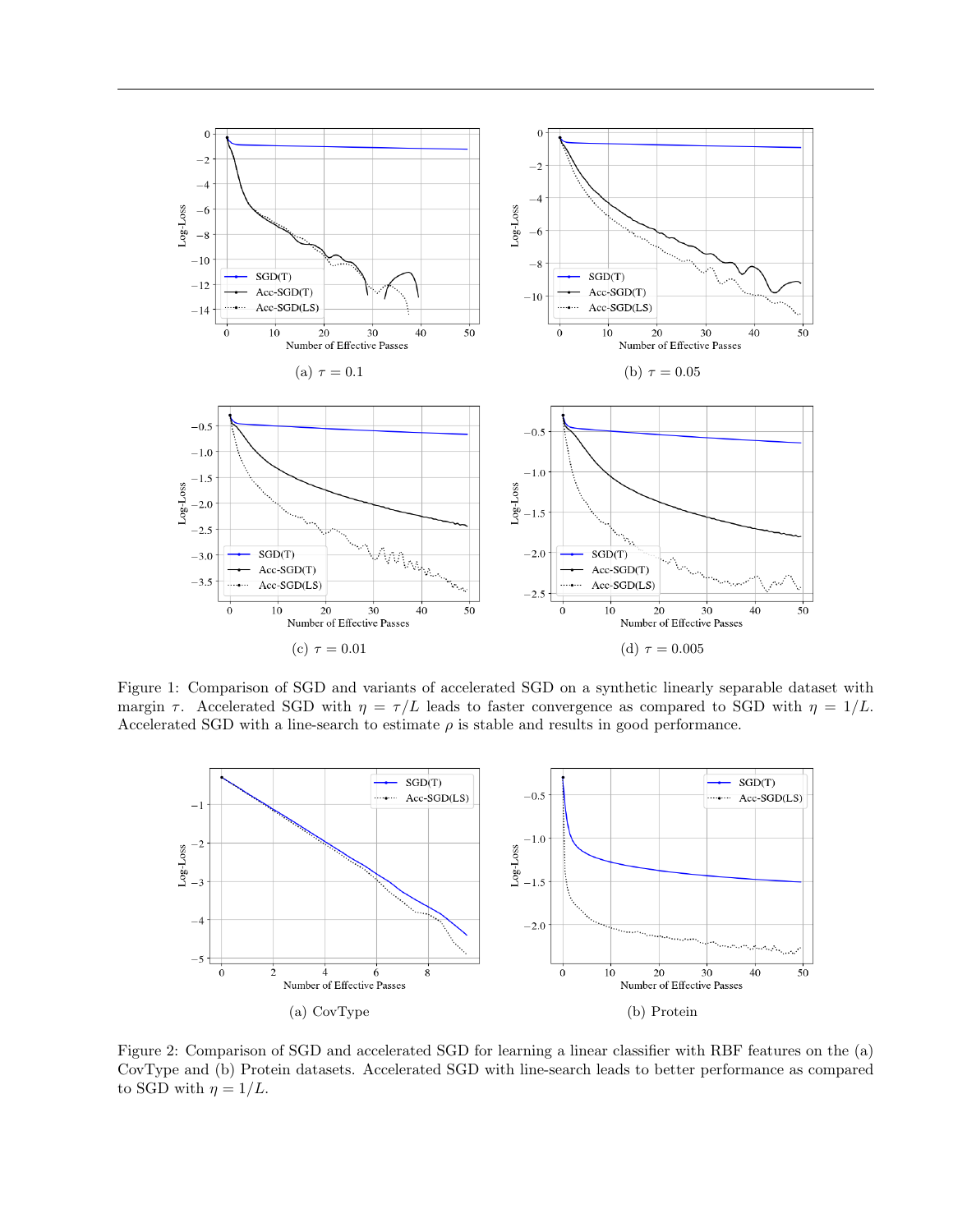From Figures [2\(a\)](#page-6-5) and [2\(b\),](#page-6-6) we make the following observations: (i) In Figure [2\(a\),](#page-6-5) both variants have similar performance. (ii) In Figure  $2(b)$ , the Acc-SGD(LS) leads to considerably faster convergence as compared to SGD(T). (iii) Accelerated SGD in conjunction with our line-search heuristic is stable across datasets. These experiments show that in cases where the interpolation property is satisfied, both SGD and accelerated SGD with a constant step-size can result in good empirical performance.

## 9 Conclusion

In this paper, we showed that under interpolation, the stochastic gradients of common loss functions satisfy specific growth conditions. Under these conditions, we proved that it is possible for constant stepsize SGD (with and without Nesterov acceleration) to achieve the convergence rates of the corresponding deterministic settings. These are the first results achieving optimal rates in the accelerated and non-convex settings under interpolation-like conditions. We used these results to demonstrate the fast convergence of the stochastic perceptron algorithm employing the squared-hinge loss. We showed that both SGD and accelerated SGD with a constant step-size can lead to good empirical performance when the interpolation property is satisfied. As opposed to determining the step-size and the schedule for annealing it for current SGD-like methods, our results imply that under interpolation, we only need to automatically determine the constant step-size for SGD. In the future, we hope to develop line-search techniques for automatically determining this step-size for both the accelerated and non-accelerated variants.

## 10 Acknowledgements

We acknowledge support from the European Research Council (grant SEQUOIA 724063) and the CIFAR program on Learning with Machines and Brains. We also thank Nicolas Flammarion for discussions related to this work.

## References

- <span id="page-7-5"></span>[1] Zeyuan Allen-Zhu. Katyusha: The first direct acceleration of stochastic gradient methods. In Proceedings of the 49th Annual ACM SIGACT Symposium on Theory of Computing, pages 1200– 1205. ACM, 2017.
- <span id="page-7-11"></span>[2] Zeyuan Allen-Zhu. Natasha 2: Faster nonconvex optimization than sgd. arXiv preprint arXiv:1708.08694, 2017.
- <span id="page-7-12"></span>[3] Yair Carmon, Oliver Hinder, John C Duchi, and Aaron Sidford. Convex until proven guilty: Dimension-free acceleration of gradient descent on non-convex functions. arXiv preprint arXiv:1705.02766, 2017.
- <span id="page-7-8"></span>[4] Volkan Cevher and Bng Công Vũ. On the linear convergence of the stochastic gradient method with constant step-size. Optimization Letters, pages 1–11, 2018.
- <span id="page-7-4"></span>[5] Michael Cohen, Jelena Diakonikolas, and Lorenzo Orecchia. On acceleration with noise-corrupted gradients. In Proceedings of the 35th International Conference on Machine Learning, ICML 2018, Stockholmsmässan, Stockholm, Sweden, July 10-15, 2018, pages 1018–1027, 2018.
- <span id="page-7-3"></span>[6] Aaron Defazio, Francis Bach, and Simon Lacoste-Julien. Saga: A fast incremental gradient method with support for non-strongly convex composite objectives. In Advances in neural information processing systems, pages 1646–1654, 2014.
- <span id="page-7-0"></span>[7] John Duchi, Elad Hazan, and Yoram Singer. Adaptive subgradient methods for online learning and stochastic optimization. Journal of Machine Learning Research, 12(Jul):2121–2159, 2011.
- <span id="page-7-7"></span>[8] Roy Frostig, Rong Ge, Sham Kakade, and Aaron Sidford. Un-regularizing: approximate proximal point and faster stochastic algorithms for empirical risk minimization. In International Conference on Machine Learning, pages 2540–2548, 2015.
- <span id="page-7-10"></span>[9] Saeed Ghadimi and Guanghui Lan. Stochastic first-and zeroth-order methods for nonconvex stochastic programming. SIAM Journal on Optimization, 23(4):2341–2368, 2013.
- <span id="page-7-9"></span>[10] Priya Goyal, Piotr Dollár, Ross Girshick, Pieter Noordhuis, Lukasz Wesolowski, Aapo Kyrola, Andrew Tulloch, Yangqing Jia, and Kaiming He. Accurate, large minibatch sgd: training imagenet in 1 hour. arXiv preprint arXiv:1706.02677, 2017.
- <span id="page-7-2"></span>[11] Rie Johnson and Tong Zhang. Accelerating stochastic gradient descent using predictive variance reduction. In Advances in neural information processing systems, pages 315–323, 2013.
- <span id="page-7-1"></span>[12] Diederik P Kingma and Jimmy Ba. Adam: A method for stochastic optimization. arXiv preprint arXiv:1412.6980, 2014.
- <span id="page-7-6"></span>[13] Hongzhou Lin, Julien Mairal, and Zaid Harchaoui. A universal catalyst for first-order optimization. In Advances in Neural Information Processing Systems, pages 3384–3392, 2015.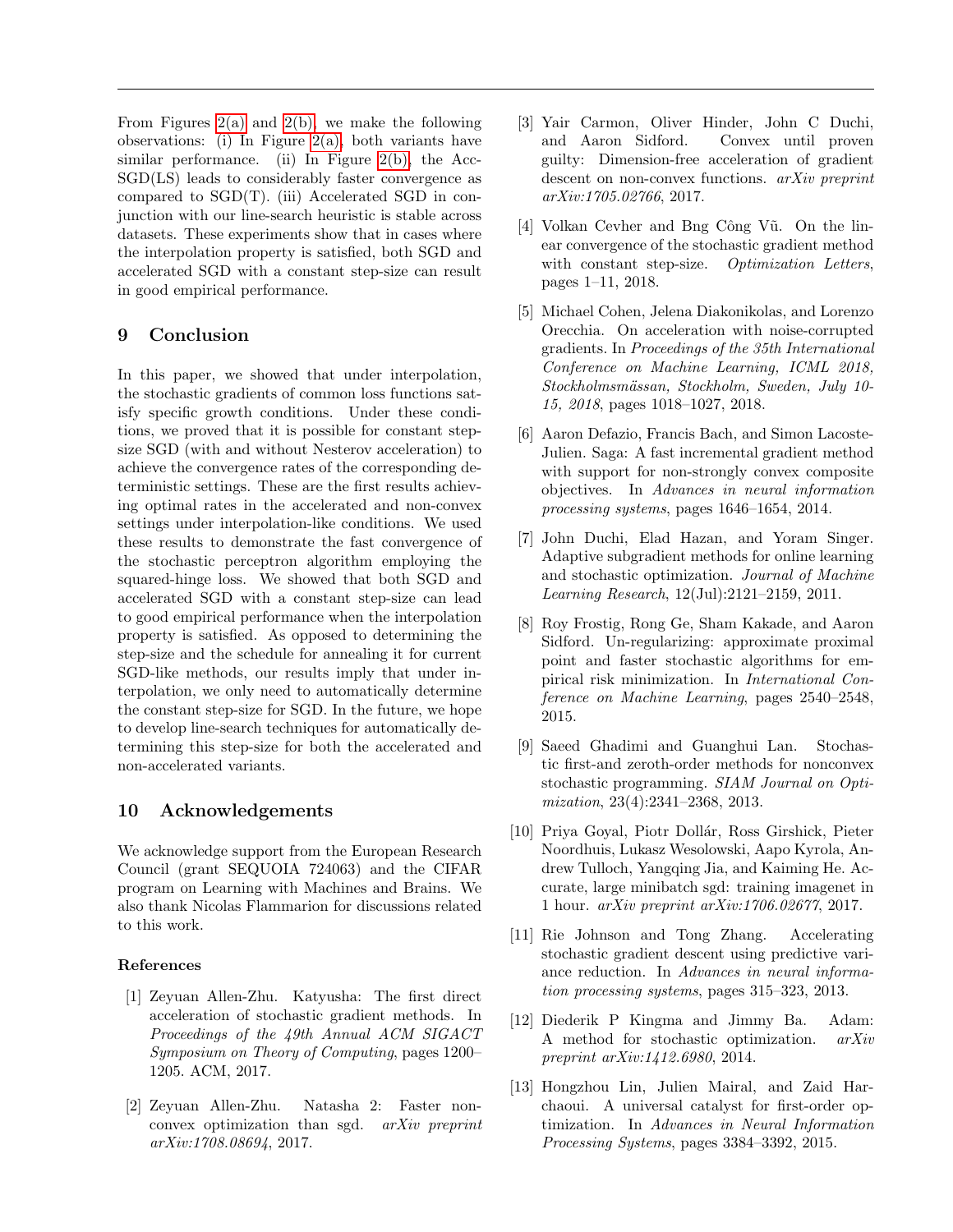- <span id="page-8-19"></span>[14] Jun Liu, Jianhui Chen, and Jieping Ye. Largescale sparse logistic regression. In Proceedings of the 15th ACM SIGKDD international conference on Knowledge discovery and data mining, pages 547–556. ACM, 2009.
- <span id="page-8-7"></span>[15] Siyuan Ma, Raef Bassily, and Mikhail Belkin. The power of interpolation: Understanding the effectiveness of SGD in modern over-parametrized learning. In Proceedings of the 35th International Conference on Machine Learning, ICML 2018, Stockholmsmässan, Stockholm, Sweden, July 10-15, 2018, pages 3331–3340, 2018.
- <span id="page-8-2"></span>[16] Arkadi Nemirovski, Anatoli Juditsky, Guanghui Lan, and Alexander Shapiro. Robust stochastic approximation approach to stochastic programming. SIAM Journal on optimization, 19(4):1574–1609, 2009.
- <span id="page-8-15"></span>[17] Yu Nesterov. Efficiency of coordinate descent methods on huge-scale optimization problems. SIAM Journal on Optimization, 22(2):341–362, 2012.
- <span id="page-8-4"></span>[18] Yurii Nesterov et al. Gradient methods for minimizing composite objective function, 2007.
- <span id="page-8-10"></span>[19] Albert B Novikoff. On convergence proofs for perceptrons. Technical report, STANFORD RE-SEARCH INST MENLO PARK CA, 1963.
- <span id="page-8-3"></span>[20] Boris T Polyak. Some methods of speeding up the convergence of iteration methods. USSR Computational Mathematics and Mathematical Physics, 4(5):1–17, 1964.
- <span id="page-8-14"></span>[21] Boris Teodorovich Polyak. Gradient methods for minimizing functionals. Zhurnal Vychislitel'noi Matematiki i Matematicheskoi Fiziki, 3(4):643– 653, 1963.
- <span id="page-8-9"></span>[22] Frank Rosenblatt. The perceptron: a probabilistic model for information storage and organization in the brain. Psychological review, 65(6):386, 1958.
- <span id="page-8-8"></span>[23] Robert E Schapire, Yoav Freund, Peter Bartlett, Wee Sun Lee, et al. Boosting the margin: A new explanation for the effectiveness of voting methods. The annals of statistics, 26(5):1651–1686, 1998.
- <span id="page-8-1"></span>[24] Mark Schmidt, Nicolas Le Roux, and Francis Bach. Minimizing finite sums with the stochastic average gradient. Mathematical Programming, 162(1-2):83–112, 2017.
- <span id="page-8-11"></span>[25] Mark Schmidt and Nicolas Le Roux. Fast convergence of stochastic gradient descent under a strong growth condition. arXiv preprint arXiv:1308.6370, 2013.
- <span id="page-8-17"></span>[26] Negar Soheili and Javier Pena. A primal–dual smooth perceptron–von neumann algorithm. In Discrete Geometry and Optimization, pages 303– 320. Springer, 2013.
- <span id="page-8-12"></span>[27] Mikhail V Solodov. Incremental gradient algorithms with stepsizes bounded away from zero. Computational Optimization and Applications, 11(1):23–35, 1998.
- <span id="page-8-5"></span>[28] Ilya Sutskever, James Martens, George Dahl, and Geoffrey Hinton. On the importance of initialization and momentum in deep learning. In International conference on machine learning, pages 1139–1147, 2013.
- <span id="page-8-13"></span>[29] Paul Tseng. An incremental gradient ( projection) method with momentum term and adaptive stepsize rule. SIAM Journal on Optimization, 8(2):506–531, 1998.
- <span id="page-8-16"></span>[30] Stephen J Wright. Coordinate descent algorithms. Mathematical Programming, 151(1):3–34, 2015.
- <span id="page-8-18"></span>[31] Adams Wei Yu, Fatma Kilinc-Karzan, and Jaime Carbonell. Saddle points and accelerated perceptron algorithms. In International Conference on Machine Learning, pages 1827–1835, 2014.
- <span id="page-8-0"></span>[32] Matthew D Zeiler. Adadelta: an adaptive learning rate method. arXiv preprint arXiv:1212.5701, 2012.
- <span id="page-8-6"></span>[33] Chiyuan Zhang, Samy Bengio, Moritz Hardt, Benjamin Recht, and Oriol Vinyals. Understanding deep learning requires rethinking generalization. arXiv preprint arXiv:1611.03530, 2016.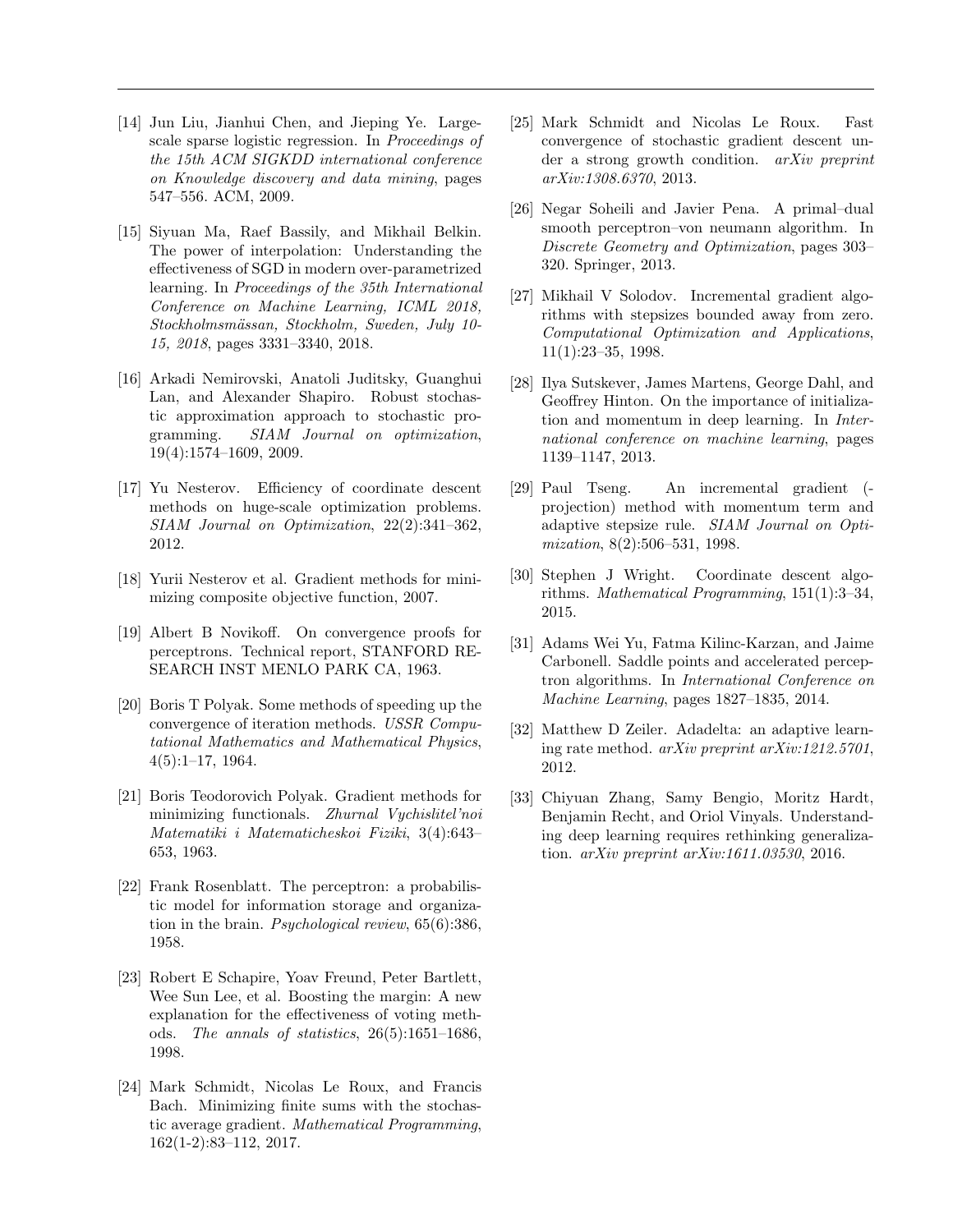## <span id="page-9-0"></span>A Incorporating additive error for Nesterov acceleration

For this section, we assume an additive error in the the strong growth condition implying that the following equation is satisfied for all  $w, z$ .

$$
\mathbb{E}_z \left\| \nabla f(w, z) \right\|^2 \le \rho \left\| \nabla f(w) \right\|^2 + \sigma^2
$$

In this case, we have the counterparts of Theorems [1](#page-2-4) and [2](#page-2-1) as follows:

**Theorem 6** (Strongly convex). Under L-smoothness and  $\mu$  strongly-convexity, if f satisfies SGC with constant ρ and an additive error σ, then SGD with Nesterov acceleration with the following choice of parameters,

$$
\gamma_k = \frac{1}{\sqrt{\mu \eta \rho}} \quad ; \quad \beta_k = 1 - \sqrt{\frac{\mu \eta}{\rho}}
$$

$$
b_{k+1} = \frac{\sqrt{\mu}}{\left(1 - \sqrt{\frac{\mu \eta}{\rho}}\right)^{(k+1)/2}}
$$

$$
a_{k+1} = \frac{1}{\left(1 - \sqrt{\frac{\mu \eta}{\rho}}\right)^{(k+1)/2}}
$$

$$
\alpha_k = \frac{\gamma_k \beta_k b_{k+1}^2 \eta}{\gamma_k \beta_k b_{k+1}^2 \eta + a_k^2}; \quad \eta = \frac{1}{\rho L}
$$

results in the following convergence rate:

$$
\left[\mathbb{E}[f(w_{k+1})] - f(w^*)\right] \le \left(1 - \sqrt{\frac{\mu\eta}{\rho}}\right)^k \left[f(x_0) - f(w^*) + \frac{\mu}{2} ||x_0 - w^*||^2\right] + \frac{\sigma^2\sqrt{\eta}}{\sqrt{\rho\mu}}
$$

**Theorem 7** (Convex). Under L-smoothness and convexity, if f satisfies SGC with constant  $\rho$  and an additive error  $\sigma$ , then SGD with Nesterov acceleration with the following choice of parameters,

$$
\gamma_k = \frac{\frac{1}{\rho} + \sqrt{\frac{1}{\rho^2} + 4\gamma_{k-1}^2}}{2}
$$

$$
a_{k+1} = \gamma_k \sqrt{\eta \rho}
$$

$$
\alpha_k = \frac{\gamma_k \eta}{\gamma_k \eta + a_k^2}; \quad \eta = \frac{1}{\rho L}
$$

results in the following convergence rate:

$$
[\mathbb{E}f(w_{k+1}) - f(w^*)] \le \frac{2\rho}{k^2\eta} ||x_0 - w^*||^2 + \frac{k\sigma^2\eta}{\rho}
$$

The above theorems are proved in appendices [B.1.1](#page-13-0) and [B.1.3](#page-14-0)

### B Proofs

#### B.1 Proofs for SGD with Nesterov Acceleration

Recall the update equations for SGD with Nesterov acceleration as follows:

$$
w_{k+1} = \zeta_k - \eta \nabla f(\zeta_k, z_k)
$$
  

$$
\zeta_k = \alpha_k v_k + (1 - \alpha_k) w_k
$$
  

$$
v_{k+1} = \beta_k v_k + (1 - \beta_k) \zeta_k - \gamma_k \eta \nabla f(\zeta_k, z_k)
$$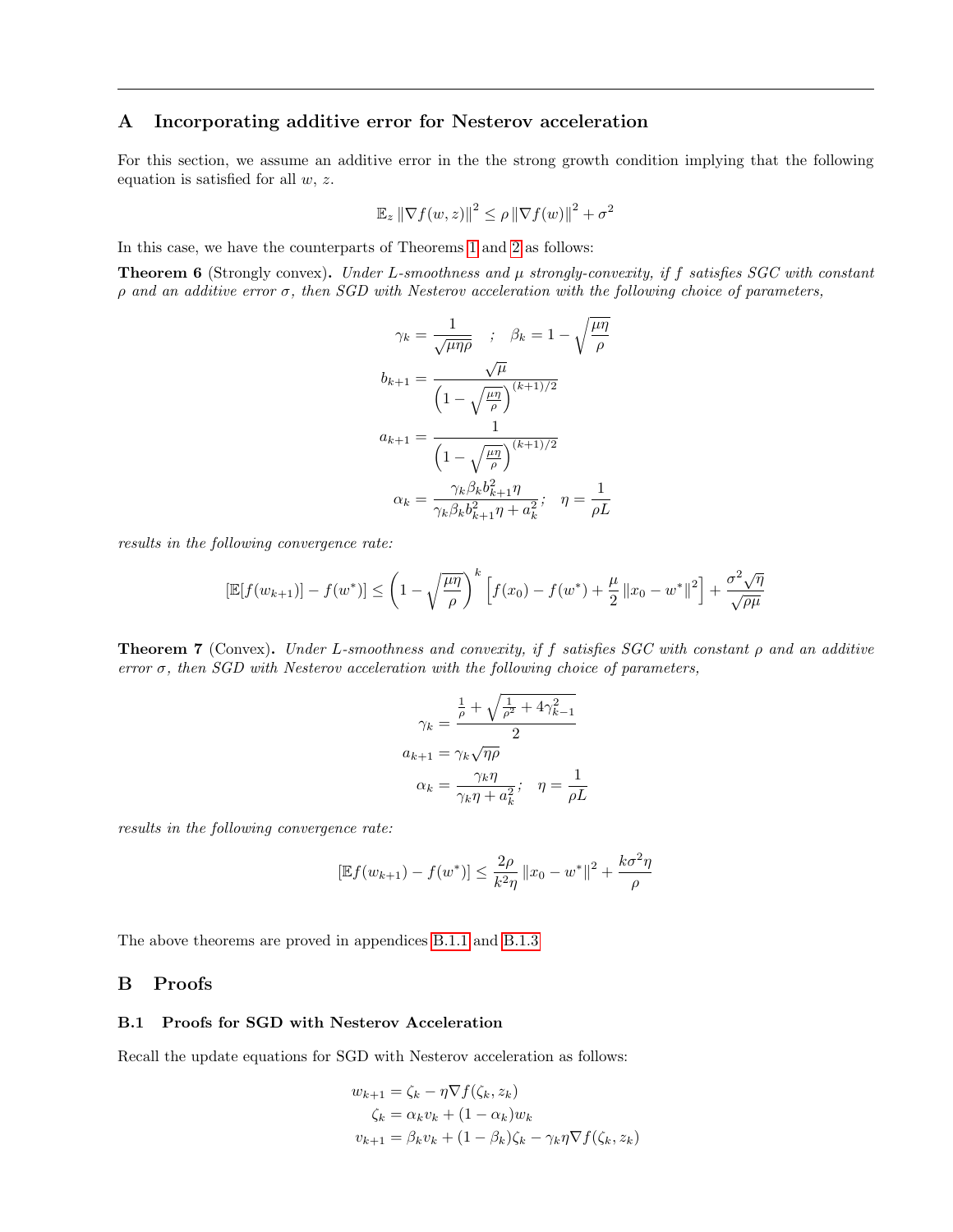Since the stochastic gradients are unbiased, we obtain the following equation,

$$
\mathbb{E}_z \left[ \nabla f(y, z) \right] = \nabla f(y) \tag{9}
$$

For the proof, we consider the more general strong-growth condition with an additive error  $\sigma^2$ .

$$
\mathbb{E}_z \left\| \nabla f(w, z) \right\|^2 \le \rho \left\| \nabla f(w) \right\|^2 \tag{10}
$$

We choose the parameters  $\gamma_k$ ,  $\alpha_k$ ,  $\beta_k$ ,  $a_k$ ,  $b_k$  such that the following equations are satisfied:

<span id="page-10-3"></span><span id="page-10-1"></span><span id="page-10-0"></span>
$$
\gamma_k = \frac{1}{\rho} \cdot \left[ 1 + \frac{\beta_k (1 - \alpha_k)}{\alpha_k} \right] \tag{11}
$$

<span id="page-10-5"></span><span id="page-10-4"></span>
$$
\alpha_k = \frac{\gamma_k \beta_k b_{k+1}^2 \eta}{\gamma_k \beta_k b_{k+1}^2 \eta + a_k^2} \tag{12}
$$

<span id="page-10-6"></span><span id="page-10-2"></span>
$$
\beta_k \ge 1 - \gamma_k \mu \eta \tag{13}
$$

$$
a_{k+1} = \gamma_k \sqrt{\eta \rho} b_{k+1} \tag{14}
$$

$$
b_{k+1} \le \frac{b_k}{\sqrt{\beta_k}}\tag{15}
$$

We now prove the following lemma assuming that the function  $f(\cdot)$  is L-smooth and  $\mu$  strongly-convex.

**Lemma 3.** Assume that the function is L-smooth and  $\mu$  strongly-convex and satisfies the strong-growth condition in Equation [10.](#page-10-0) Then, using the updates in Equation [3-](#page-2-2)[5](#page-2-3) and setting the parameters according to Equations [11-](#page-10-1) [15,](#page-10-2) if  $\eta \leq \frac{1}{\rho L}$ , then the following relation holds:

$$
b_{k+1}^{2} \gamma_{k}^{2} \left[ \mathbb{E} f(w_{k+1}) - f^{*} \right] \leq \frac{a_{0}^{2}}{\rho \eta} \left[ f(x_{0}) - f^{*} \right] + \frac{b_{0}^{2}}{2\rho \eta} \left\| x_{0} - w^{*} \right\|^{2} + \frac{\sigma^{2} \eta}{\rho} \sum_{i=0}^{k} \left[ \gamma_{i}^{2} b_{i+1}^{2} \right]
$$

Proof.

Let  $r_{k+1} = ||v_{k+1} - w^*||$ , then using equation [5](#page-2-3)

$$
r_{k+1}^2 = ||\beta_k v_k + (1 - \beta_k)\zeta_k - w^* - \gamma_k \eta \nabla f(\zeta_k, z_k)||^2
$$
  

$$
r_{k+1}^2 = ||\beta_k v_k + (1 - \beta_k)\zeta_k - w^*||^2 + \gamma_k^2 \eta^2 ||\nabla f(\zeta_k, z_k)||^2 + 2\gamma_k \eta \langle w^* - \beta_k v_k - (1 - \beta_k)\zeta_k, \nabla f(\zeta_k, z_k) \rangle
$$

Taking expectiion wrt to  $z_k$ ,

$$
\mathbb{E}[r_{k+1}^{2}] = \mathbb{E}[\|\beta_{k}v_{k} + (1-\beta_{k})\zeta_{k} - w^{*}\|^{2}] + \gamma_{k}^{2}\eta^{2}\mathbb{E}\|\nabla f(\zeta_{k}, z_{k})\|^{2} + 2\gamma_{k}\eta\left[\mathbb{E}\langle w^{*} - \beta_{k}v_{k} - (1-\beta_{k})\zeta_{k}, \nabla f(\zeta_{k}, z_{k})\right] \leq \|\beta_{k}v_{k} + (1-\beta_{k})\zeta_{k} - w^{*}\|^{2} + \gamma_{k}^{2}\eta^{2}\rho\|\nabla f(\zeta_{k})\|^{2} + 2\gamma_{k}\eta\left[\langle w^{*} - \beta_{k}v_{k} - (1-\beta_{k})\zeta_{k}, \nabla f(\zeta_{k})\right] + \gamma_{k}^{2}\eta^{2}\sigma^{2} \leq \|\beta_{k}(v_{k} - w^{*}) + (1-\beta_{k})(\zeta_{k} - w^{*})\|^{2} + \gamma_{k}^{2}\eta^{2}\rho\|\nabla f(\zeta_{k})\|^{2} + 2\gamma_{k}\eta\left[\langle w^{*} - \beta_{k}v_{k} - (1-\beta_{k})\zeta_{k}, \nabla f(\zeta_{k})\right]\right] + \gamma_{k}^{2}\eta^{2}\sigma^{2} \leq \beta_{k}\|v_{k} - w^{*}\|^{2} + (1-\beta_{k})\||\zeta_{k} - w^{*}\|^{2} + \gamma_{k}^{2}\eta^{2}\rho\|\nabla f(\zeta_{k})\|^{2} + 2\gamma_{k}\eta\left[\langle w^{*} - \beta_{k}v_{k} - (1-\beta_{k})\zeta_{k}, \nabla f(\zeta_{k})\right]\right] + \gamma_{k}^{2}\eta^{2}\sigma^{2} \leq \beta_{k}\|v_{k} - w^{*}\|^{2} + (1-\beta_{k})\||\zeta_{k} - w^{*}\|^{2} + \gamma_{k}^{2}\eta^{2}\rho\|\nabla f(\zeta_{k})\|^{2} + 2\gamma_{k}\eta\left[\langle w^{*} - \beta_{k}v_{k} - (1-\beta_{k})\zeta_{k}, \nabla f(\zeta_{k})\right]\right] + \gamma_{k}^{2}\eta^{2}\sigma^{2} \leq \beta_{k}r_{k}^{
$$

 $\mathbf{I}$ 

(By convexity)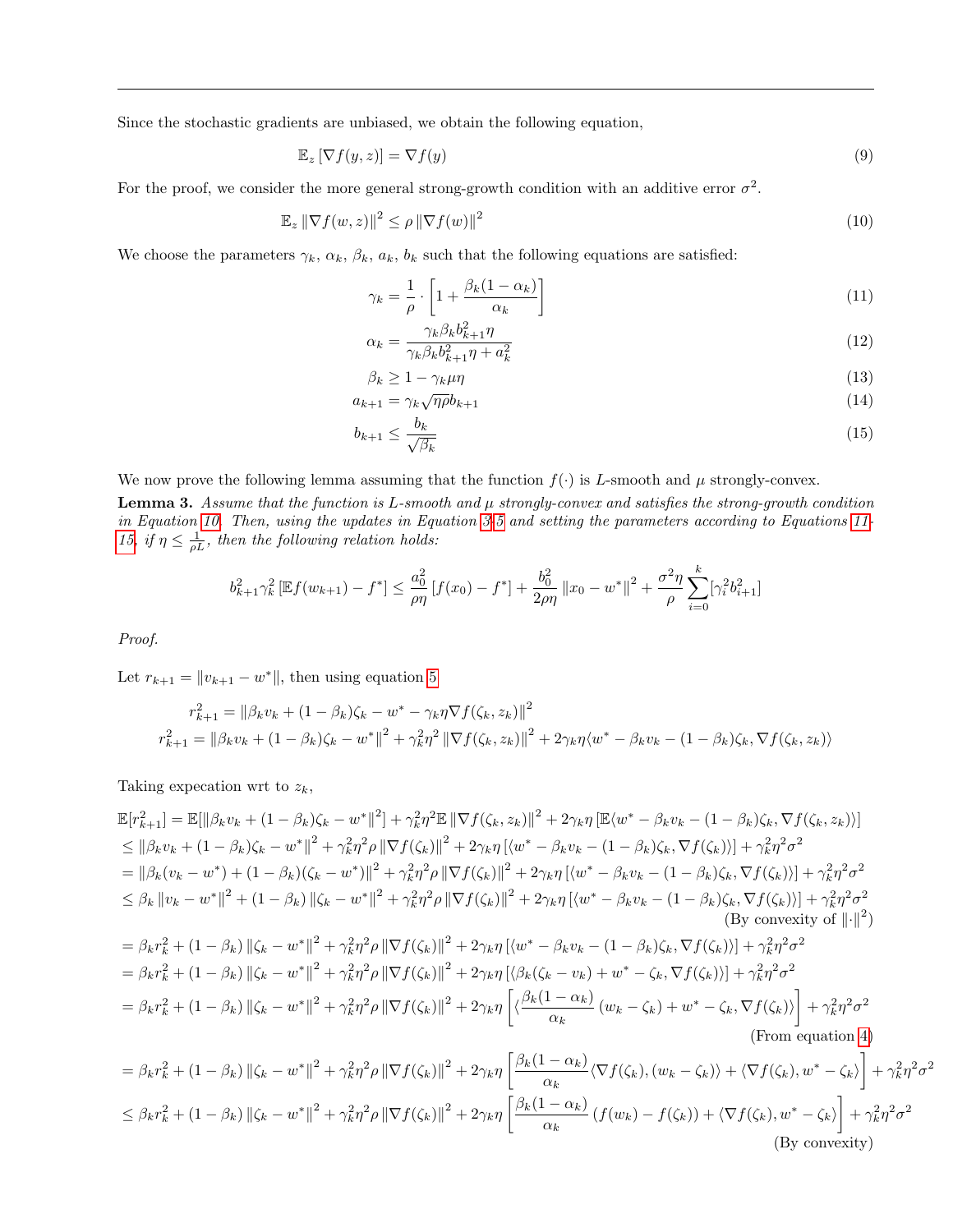By strong convexity,

<span id="page-11-0"></span>
$$
\mathbb{E}[r_{k+1}^2] \leq \beta_k r_k^2 + (1 - \beta_k) \left\| \zeta_k - w^* \right\|^2 + \gamma_k^2 \eta^2 \rho \left\| \nabla f(\zeta_k) \right\|^2 + 2\gamma_k \eta \left[ \frac{\beta_k (1 - \alpha_k)}{\alpha_k} \left( f(w_k) - f(\zeta_k) \right) + f^* - f(\zeta_k) - \frac{\mu}{2} \left\| \zeta_k - w^* \right\|^2 \right] + \gamma_k^2 \eta^2 \sigma^2
$$
(16)

By Lipschitz continuity,

$$
f(w_{k+1}) - f(\zeta_k) \le \langle \nabla f(\zeta_k), w_{k+1} - \zeta_k \rangle + \frac{L}{2} ||w_{k+1} - \zeta_k||^2
$$
  

$$
\le -\eta \langle \nabla f(\zeta_k), \nabla f(\zeta_k, z_k) \rangle + \frac{L\eta^2}{2} ||\nabla f(\zeta_k, z_k)||^2
$$

Taking expectation wrt  $z_k$  and using equations [9,](#page-10-3) [10](#page-10-0)

$$
\mathbb{E}[f(w_{k+1}) - f(\zeta_k)] \le -\eta \|\nabla f(\zeta_k)\|^2 + \frac{L\rho\eta^2}{2} \|\nabla f(\zeta_k)\|^2 + \frac{L\eta^2\sigma^2}{2} \n\mathbb{E}[f(w_{k+1}) - f(\zeta_k)] \le \left[ -\eta + \frac{L\rho\eta^2}{2} \right] \|\nabla f(\zeta_k)\|^2 + \frac{L\eta^2\sigma^2}{2}
$$

If  $\eta \leq \frac{1}{\rho L}$ ,

<span id="page-11-1"></span>
$$
\mathbb{E}[f(w_{k+1}) - f(\zeta_k)] \le \left(\frac{-\eta}{2}\right) \|\nabla f(\zeta_k)\|^2 + \frac{L\eta^2 \sigma^2}{2}
$$
\n
$$
\implies \|\nabla f(\zeta_k)\|^2 \le \left(\frac{2}{\eta}\right) \mathbb{E}[f(\zeta_k) - f(w_{k+1})] + L\eta \sigma^2 \tag{17}
$$

From equations [16](#page-11-0) and [17,](#page-11-1)

$$
\mathbb{E}[r_{k+1}^2] \leq \beta_k r_k^2 + (1 - \beta_k) \|\zeta_k - w^*\|^2 + 2\gamma_k^2 \rho \eta \mathbb{E}[f(\zeta_k) - f(w_{k+1})]
$$
  
+  $2\gamma_k \eta \left[ \frac{\beta_k (1 - \alpha_k)}{\alpha_k} (f(w_k) - f(\zeta_k)) + f^* - f(\zeta_k) - \frac{\mu}{2} ||\zeta_k - w^*||^2 \right] + \gamma_k^2 \eta^2 \sigma^2 + L\gamma_k^2 \eta^3 \rho \sigma^2$   
 $\leq \beta_k r_k^2 + (1 - \beta_k) ||\zeta_k - w^*||^2 + 2\gamma_k^2 \eta \rho \mathbb{E}[f(\zeta_k) - f(w_{k+1})]$   
+  $2\gamma_k \eta \left[ \frac{\beta_k (1 - \alpha_k)}{\alpha_k} (f(w_k) - f(\zeta_k)) + f^* - f(\zeta_k) - \frac{\mu}{2} ||\zeta_k - w^*||^2 \right] + 2\gamma_k^2 \eta^2 \sigma^2$  (Since  $\eta \leq \frac{1}{\rho L}$ )  
 $= \beta_k r_k^2 + ||\zeta_k - w^*||^2 [(1 - \beta_k) - \gamma_k \mu \eta] + f(\zeta_k) \left[ 2\gamma_k^2 \eta \rho - 2\gamma_k \eta \cdot \frac{\beta_k (1 - \alpha_k)}{\alpha_k} - 2\gamma_k \eta \right]$   
 $- 2\gamma_k^2 \eta \rho \mathbb{E} f(w_{k+1}) + 2\gamma_k \eta f^* + \left[ 2\gamma_k \eta \cdot \frac{\beta_k (1 - \alpha_k)}{\alpha_k} \right] f(w_k) + 2\gamma_k^2 \eta^2 \sigma^2$ 

Since  $\beta_k \geq 1 - \gamma_k \mu \eta$  and  $\gamma_k = \frac{1}{\rho} \cdot \left(1 + \frac{\beta_k(1-\alpha_k)}{\alpha_k}\right),$ 

$$
\mathbb{E}[r_{k+1}^2] \leq \beta_k r_k^2 - 2\gamma_k^2 \eta \rho \mathbb{E}f(w_{k+1}) + 2\gamma_k \eta f^* + \left[2\gamma_k \eta \cdot \frac{\beta_k (1 - \alpha_k)}{\alpha_k}\right] f(w_k) + 2\gamma_k^2 \eta^2 \sigma^2
$$

Multiplying by  $b_{k+1}^2$ ,

$$
b_{k+1}^{2} \mathbb{E}[r_{k+1}^{2}] \leq b_{k+1}^{2} \beta_{k} r_{k}^{2} - 2b_{k+1}^{2} \gamma_{k}^{2} \eta \rho \mathbb{E}f(w_{k+1}) + 2b_{k+1}^{2} \gamma_{k} \eta f^{*} + \left[2b_{k+1}^{2} \gamma_{k} \eta \cdot \frac{\beta_{k}(1-\alpha_{k})}{\alpha_{k}}\right] f(w_{k}) + 2b_{k+1}^{2} \gamma_{k}^{2} \eta^{2} \sigma^{2}
$$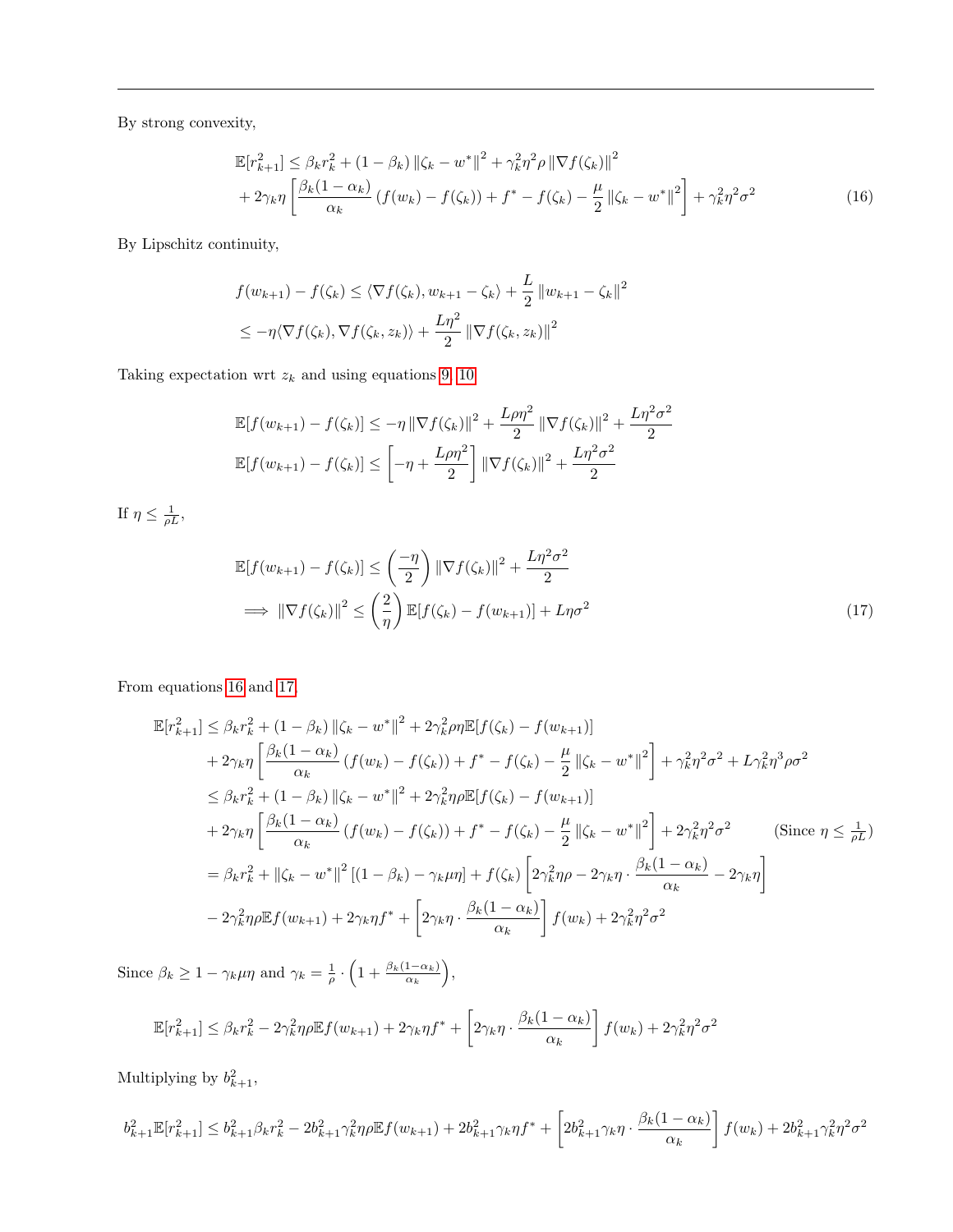Since  $b_{k+1}^2 \beta_k \leq b_k^2$ ,  $b_{k+1}^2 \gamma_k^2 \eta \rho = a_{k+1}^2$ ,  $\frac{\gamma_k \eta \beta_k (1 - \alpha_k)}{\alpha_k}$  $\frac{a_k(1-\alpha_k)}{\alpha_k} = \frac{a_k^2}{b_{k+1}^2}$  $b_{k+1}^2 \mathbb{E}[r_{k+1}^2] \leq b_k^2 r_k^2 - 2a_{k+1}^2 \mathbb{E}f(w_{k+1}) + 2b_{k+1}^2 \gamma_k \eta f^* + 2a_k^2 f(w_k) + \frac{2a_{k+1}^2 \sigma^2 \eta_k^2}{2\sigma^2}$ ρ  $\mathcal{L} = b_k^2 r_k^2 - 2a_{k+1}^2 \left[ \mathbb{E} f(w_{k+1}) - f^* \right] + 2a_k^2 \left[ f(w_k) - f^* \right] + 2 \left[ b_{k+1}^2 \gamma_k \eta - a_{k+1}^2 + a_k^2 \right] f^* + \frac{2a_{k+1}^2 \sigma^2 \eta_k^2}{2\sigma^2}$ ρ

Since  $[b_{k+1}^2 \gamma_k \eta - a_{k+1}^2 + a_k^2] = 0$ ,

$$
b_{k+1}^{2} \mathbb{E}[r_{k+1}^{2}] \leq b_{k}^{2} r_{k}^{2} - 2a_{k+1}^{2} \left[ \mathbb{E}f(w_{k+1}) - f^{*} \right] + 2a_{k}^{2} \left[ f(w_{k}) - f^{*} \right] + \frac{2a_{k+1}^{2} \sigma^{2} \eta}{\rho}
$$

Denoting  $\mathbb{E} f(w_{k+1})$  as  $\phi_k$ ,

$$
2a_{k+1}^{2} \left[ \phi_{k+1} - f^{*} \right] + b_{k+1}^{2} \mathbb{E}[r_{k+1}^{2}] \leq 2a_{k}^{2} \left[ \phi_{k} - f^{*} \right] + b_{k}^{2} \mathbb{E}[r_{k}^{2}] + \frac{2a_{k+1}^{2} \sigma^{2} \eta}{\rho}
$$

By recursion,

$$
2a_{k+1}^{2} [\phi_{k+1} - f^{*}] + b_{k+1}^{2} \mathbb{E}[r_{k+1}^{2}] \le 2a_{0}^{2} [f(x_{0}) - f^{*}] + b_{0}^{2} ||x_{0} - w^{*}||^{2} + \frac{2\sigma^{2}\eta}{\rho} \sum_{i=0}^{k} [a_{i+1}^{2}]
$$
  

$$
2a_{k+1}^{2} [\phi_{k+1} - f^{*}] \le 2a_{0}^{2} [f(x_{0}) - f^{*}] + b_{0}^{2} ||x_{0} - w^{*}||^{2} + \frac{2\sigma^{2}\eta}{\rho} \sum_{i=0}^{k} [a_{i+1}^{2}]
$$
  

$$
2b_{k+1}^{2} \gamma_{k}^{2} \rho \eta [\phi_{k+1} - f^{*}] \le 2a_{0}^{2} [f(x_{0}) - f^{*}] + b_{0}^{2} ||x_{0} - w^{*}||^{2} + 2\sigma^{2}\eta^{2}\rho \sum_{i=0}^{k} [\gamma_{i}^{2} b_{i+1}^{2}]
$$
  

$$
b_{k+1}^{2} \gamma_{k}^{2} [\mathbb{E}f(w_{k+1}) - f^{*}] \le \frac{a_{0}^{2}}{\rho \eta} [f(x_{0}) - f^{*}] + \frac{b_{0}^{2}}{2\rho\eta} ||x_{0} - w^{*}||^{2} + \frac{\sigma^{2}\eta}{\rho} \sum_{i=0}^{k} [\gamma_{i}^{2} b_{i+1}^{2}]
$$

Lemma 4. Under the parameter setting according to Equations [11-](#page-10-1) [15,](#page-10-2) the following relation is true:

$$
\gamma_k^2 - \gamma_k \left[ \frac{1}{\rho} - \mu \eta \gamma_{k-1}^2 \right] = \gamma_{k-1}^2
$$

Proof.

$$
\gamma_k = \frac{1}{\rho} \left[ 1 + \frac{\beta_k (1 - \alpha_k)}{\alpha_k} \right]
$$
 (From equation 11)  
\n
$$
\gamma_k^2 - \frac{\gamma_k}{\rho} = \frac{\gamma_k \beta_k (1 - \alpha_k)}{\rho \alpha_k}
$$
  
\n
$$
= \frac{1}{\eta \rho} \frac{a_k^2}{b_{k+1}^2}
$$
 (From equation 12)  
\n
$$
= \frac{\beta_k}{\eta \rho} \frac{a_k^2}{b_k^2}
$$
 (From equation 15)  
\n
$$
= \frac{1 - \gamma_k \mu \eta}{\eta \rho} \frac{a_k^2}{b_k^2}
$$
 (From equation 13)  
\n
$$
= \frac{1 - \gamma_k \mu \eta}{\eta \rho} (\gamma_{k-1} \sqrt{\eta \rho})^2
$$
 (From equation 13)  
\n
$$
= (1 - \gamma_k \mu \eta) \gamma_{k-1}^2
$$

<span id="page-12-0"></span> $\hfill \square$ 

$$
\implies \gamma_k^2 - \gamma_k \left[ \frac{1}{\rho} - \mu \eta \gamma_{k-1}^2 \right] = \gamma_{k-1}^2 \tag{18}
$$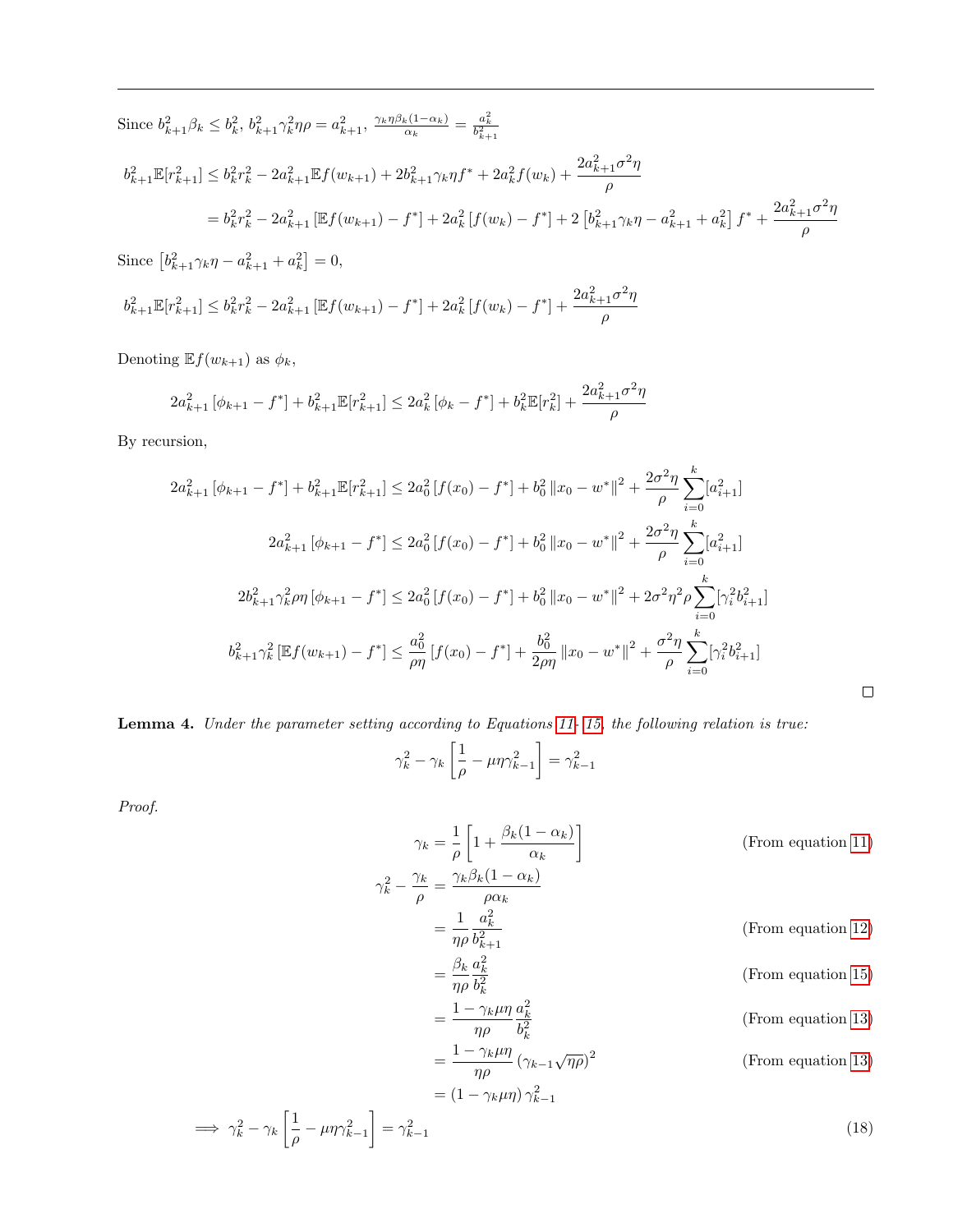#### <span id="page-13-0"></span>B.1.1 Strongly-convex case

We now consider the strongly-convex case,

Using Lemma [4,](#page-12-0)

$$
\gamma_k^2 - \gamma_k \left[ \frac{1}{\rho} - \mu \eta \gamma_{k-1}^2 \right] = \gamma_{k-1}^2
$$

If  $\gamma_k = C$ , then

$$
\gamma_k = \frac{1}{\sqrt{\mu \eta \rho}}
$$
  
\n
$$
\beta_k = 1 - \sqrt{\frac{\mu \eta}{\rho}}
$$
  
\n
$$
b_{k+1} = \frac{b_0}{\left(1 - \sqrt{\frac{\mu \eta}{\rho}}\right)^{(k+1)/2}}
$$
  
\n
$$
a_{k+1} = \frac{1}{\sqrt{\mu \eta \rho}} \cdot \sqrt{\eta \rho} \cdot \frac{b_0}{\left(1 - \sqrt{\frac{\mu \eta}{\rho}}\right)^{(k+1)/2}} = \frac{b_0}{\sqrt{\mu}} \cdot \frac{1}{\left(1 - \sqrt{\frac{\mu \eta}{\rho}}\right)^{(k+1)/2}}
$$

If  $b_0 = \sqrt{\mu}$ ,

$$
a_{k+1} = \frac{1}{\left(1 - \sqrt{\frac{\mu \eta}{\rho}}\right)^{(k+1)/2}}
$$

The above equation implies that  $a_0 = 1$ . This gives us the parameter settings used in Theorem [1.](#page-2-4)

Using the result of Lemma [3](#page-11-1) and the above relations, we obtain the following inequality. Note that  $\phi_{k+1} =$  $\mathbb{E}[f(w_{k+1})].$ 

$$
\frac{\mu}{\left(1-\sqrt{\frac{\mu\eta}{\rho}}\right)^{(k+1)}} \cdot \frac{1}{\mu\eta\rho} \left[\phi_{k+1}-f^*\right] \le \frac{1}{\rho\eta} \left[f(x_0)-f^*\right] + \frac{\mu}{2\rho\eta} \left\|x_0 - w^*\right\|^2 + \frac{\sigma^2\eta}{\rho} \cdot \frac{1}{\mu\eta\rho} \sum_{i=0}^k \frac{\mu}{\left(1-\sqrt{\frac{\mu\eta}{\rho}}\right)^{(i+1)}}
$$
\n
$$
\frac{1}{\left(1-\sqrt{\frac{\mu\eta}{\rho}}\right)^k} \left[\phi_{k+1}-f^*\right] \le \left[f(x_0)-f^*\right] + \frac{\mu}{2} \left\|x_0 - w^*\right\|^2 + \frac{\sigma^2\eta}{\rho} \sum_{i=0}^k \frac{1}{\left(1-\sqrt{\frac{\mu\eta}{\rho}}\right)^{(i+1)}}
$$
\n
$$
\frac{1}{\left(1-\sqrt{\frac{\mu\eta}{\rho}}\right)^k} \left[\phi_{k+1}-f^*\right] \le \left[f(x_0)-f^* + \frac{\mu}{2} \left\|x_0 - w^*\right\|^2\right] + \frac{\sigma^2\sqrt{\eta}}{\sqrt{\rho\mu}} \left(1-\sqrt{\frac{\mu\eta}{\rho}}\right)^{-k}
$$
\n
$$
[\phi_{k+1}-f^*] \le \left(1-\sqrt{\frac{\mu\eta}{\rho}}\right)^k \left[f(x_0)-f^* + \frac{\mu}{2} \left\|x_0 - w^*\right\|^2\right] + \frac{\sigma^2\sqrt{\eta}}{\sqrt{\rho\mu}}
$$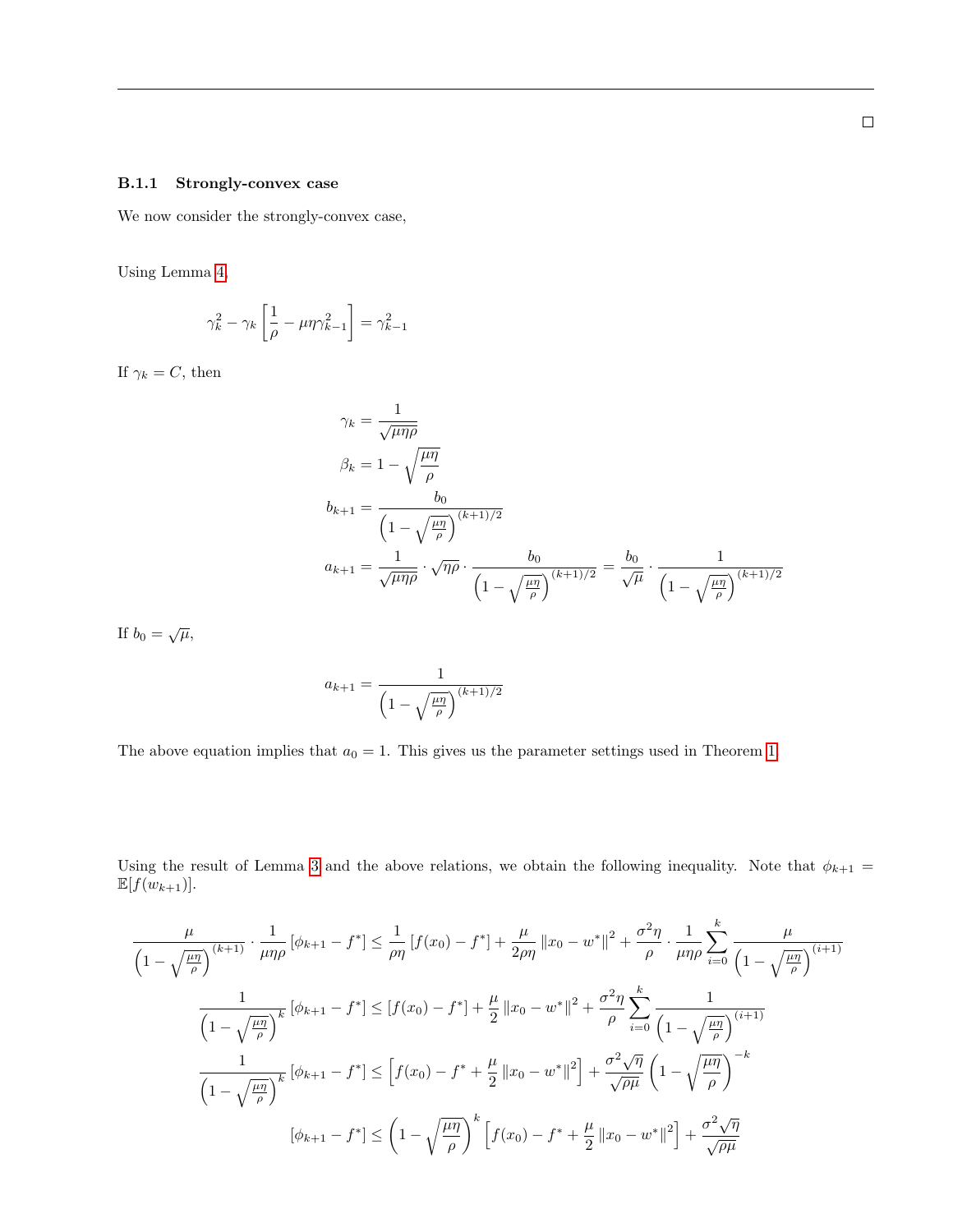### B.1.2 Proof of Theorem [1](#page-2-4)

We use the above relation to complete the proof for Theorem [1.](#page-2-4) Substituting  $\eta = \frac{1}{\rho L}$  and  $\sigma = 0$ , we obtain the following:

$$
\left[\mathbb{E}[f(w_{k+1})] - f^*\right] \le \left(1 - \sqrt{\frac{\mu\eta}{\rho}}\right)^k \left[f(x_0) - f^* + \frac{\mu}{2} ||x_0 - w^*||^2\right]
$$

#### <span id="page-14-0"></span>B.1.3 Convex case

We now use the above lemmas to first prove the convergence rate in the convex case. In this case,  $\mu = 0$  and the result of Lemma [4](#page-12-0) can be written as:

$$
\gamma_k^2 - \frac{\gamma_k}{\rho} - \gamma_{k-1}^2 = 0
$$

$$
\implies \gamma_k = \frac{\frac{1}{\rho} + \sqrt{\frac{1}{\rho^2} + 4\gamma_{k-1}^2}}{2}
$$

Let  $\gamma_0 = 0$ . From equation [13,](#page-10-5) for all k,

$$
\beta_k = 1
$$
  
\n
$$
b_{k+1} = b_k = b_0 = 1
$$
 (From equation 15)  
\n
$$
a_{k+1} = \gamma_k \sqrt{\eta \rho} b_0 \implies a_{k+1} = \gamma_k \sqrt{\eta \rho}
$$
 (From equation 14)

The above equation implies that  $a_0 = 0$ . This gives us the parameter settings used in Theorem [2.](#page-2-1)

Using the result of Lemma [3](#page-11-1) by setting  $\mu = 0$  and the above relations, we obtain the following inequality. Note that  $\phi_{k+1} = \mathbb{E}[f(w_{k+1})].$ 

$$
\gamma_k^2 \left[ \phi_{k+1} - f^* \right] \le \frac{1}{2\rho \eta} \left\| x_0 - w^* \right\|^2 + \frac{\sigma^2 \eta}{\rho} \sum_{i=1}^{k-1} \left[ \gamma_i^2 \right]
$$

By induction,  $\gamma_i \geq \frac{i}{2\rho}$ ,

$$
\frac{k^2}{4\rho^2} \left[ \phi_{k+1} - f^* \right] \le \frac{1}{2\rho\eta} \left\| x_0 - w^* \right\|^2 + \frac{\sigma^2 \eta}{4\rho^3} \sum_{i=1}^{k-1} [i^2]
$$

$$
\left[ \phi_{k+1} - f^* \right] \le \frac{2\rho}{k^2 \eta} \left\| x_0 - w^* \right\|^2 + \frac{\sigma^2 \eta}{k^2 \rho} \sum_{i=1}^{k-1} [i^2]
$$

$$
\left[ \phi_{k+1} - f^* \right] \le \frac{2\rho}{k^2 \eta} \left\| x_0 - w^* \right\|^2 + \frac{k\sigma^2 \eta}{\rho}
$$

## B.1.4 Proof of Theorem [2](#page-2-1)

We use the above relation to complete the proof for Theorem [2.](#page-2-1) Substituting  $\eta = \frac{1}{\rho L}$  and  $\sigma = 0$ , we obtain the following:

$$
\left[\mathbb{E}[f(w_{k+1})] - f^*\right] \le \frac{2\rho^2 L}{k^2} \|x_0 - w^*\|^2
$$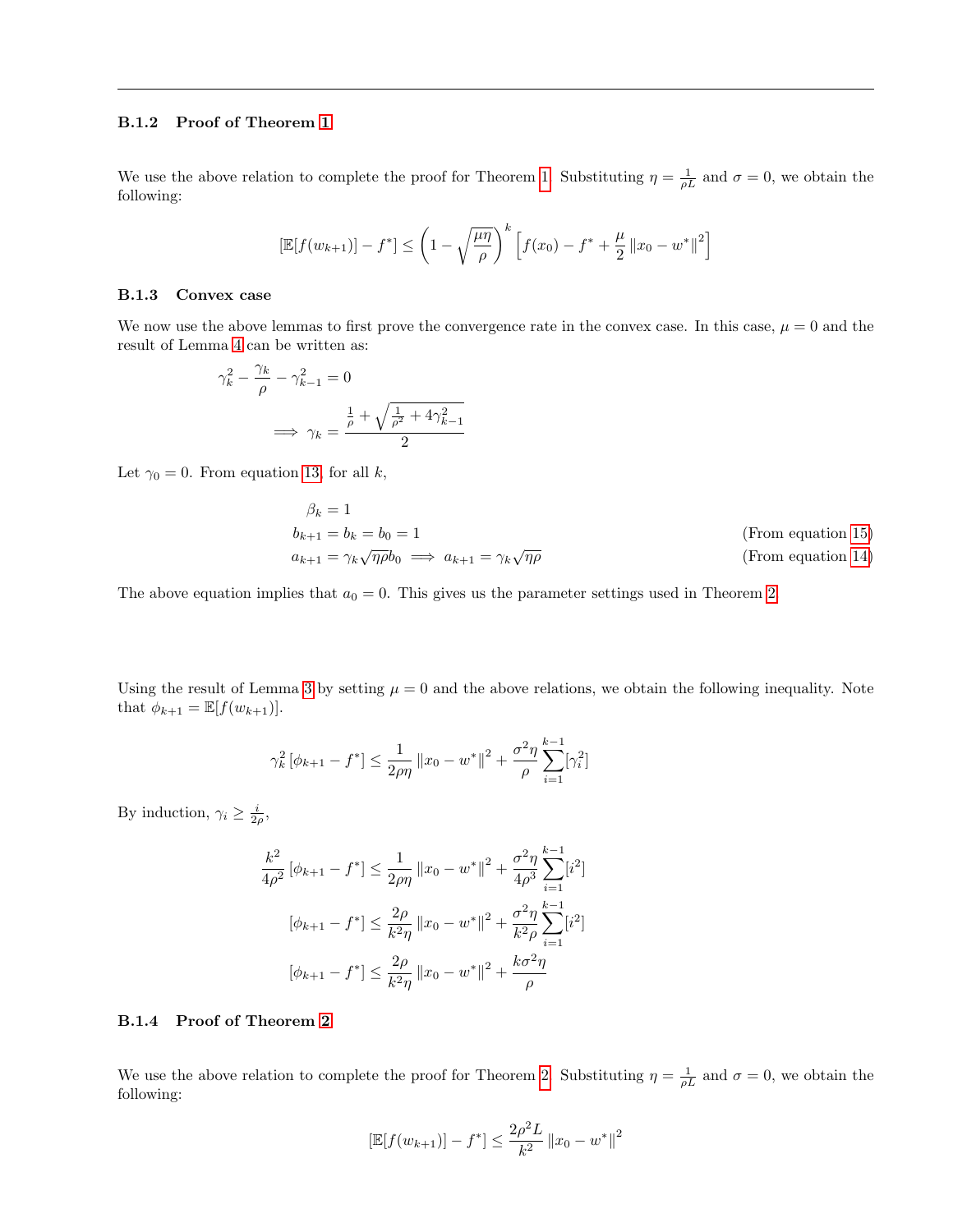## <span id="page-15-0"></span>B.2 Proof of Theorem [3](#page-3-5)

Proof. Recall the stochastic gradient descent update,

$$
w_{k+1} = w_k - \eta \nabla f(w_k, z_k) \tag{19}
$$

By Lipschitz continuity,

$$
f(w_{k+1}) - f(w_k) \le \langle \nabla f(w_k), w_{k+1} - w_k \rangle + \frac{L}{2} ||w_{k+1} - w_k||^2
$$
  

$$
\le -\eta \langle \nabla f(w_k), \nabla f(w_k, z_k) \rangle + \frac{L\eta^2}{2} ||\nabla f(\zeta_k, z_k)||^2
$$

Taking expectation wrt  $z_k$  and using equations [9,](#page-10-3) [10](#page-10-0)

$$
\mathbb{E}[f(w_{k+1}) - f(w_k)] \le -\eta \|\nabla f(w_k)\|^2 + \frac{L\rho\eta^2}{2} \|\nabla f(w_k)\|^2 + \frac{L\eta^2\sigma^2}{2}
$$
  

$$
\mathbb{E}[f(w_{k+1}) - f(w_k)] \le -\eta + \frac{L\rho\eta^2}{2} \|\nabla f(w_k)\|^2 + \frac{L\eta^2\sigma^2}{2}
$$

If  $\eta \leq \frac{1}{\rho L}$ ,

$$
\mathbb{E}[f(w_{k+1}) - f(w_k)] \le \left(\frac{-\eta}{2}\right) \|\nabla f(w_k)\|^2 + \frac{L\eta^2 \sigma^2}{2}
$$
\n
$$
\implies \|\nabla f(w_k)\|^2 \le \left(\frac{2}{\eta}\right) \mathbb{E}[f(w_k) - f(w_{k+1})] + L\eta \sigma^2 \tag{20}
$$

Summing from  $k = 0$  to  $t - 1$ ,

$$
\sum_{k=0}^{t-1} \|\nabla f(w_k)\|^2 \le \left(\frac{2}{\eta}\right) \sum_{k=0}^{t-1} \left[\mathbb{E} f(w_k) - f(w_{k+1})\right] + L\eta t \sigma^2
$$
\n
$$
\implies \sum_{k=0}^{t-1} \min_{k=0,1,\dots,t-1} \left[\|\nabla f(w_k)\|^2\right] \le \left(\frac{2}{\eta t}\right) \sum_{k=0}^{t-1} \left[\mathbb{E} f(w_k) - f(w_{k+1})\right] + L\eta \sigma^2
$$
\n
$$
\min_{k=0,1,\dots,t-1} \left[\|\nabla f(w_k)\|^2\right] \le \left(\frac{2}{\eta t}\right) \left[f(w_0) - \mathbb{E}[f(w_t)]\right] + L\eta \sigma^2
$$
\n
$$
\min_{k=0,1,\dots,t-1} \left[\|\nabla f(w_k)\|^2\right] \le \left(\frac{2}{\eta t}\right) \left[f(w_0) - f(w^*)\right] + L\eta \sigma^2
$$

If  $\sigma=0,$ 

$$
\min_{k=0,1,...t-1} \left[ \left\| \nabla f(w_k) \right\|^2 \right] \le \left( \frac{2}{\eta t} \right) [f(w_0) - f(w^*)]
$$
  
\n
$$
\implies \min_{i=0,1,...k-1} \left[ \left\| \nabla f(w_i) \right\|^2 \right] \le \left( \frac{2\rho L}{k} \right) [f(w_0) - f(w^*)]
$$

 $\Box$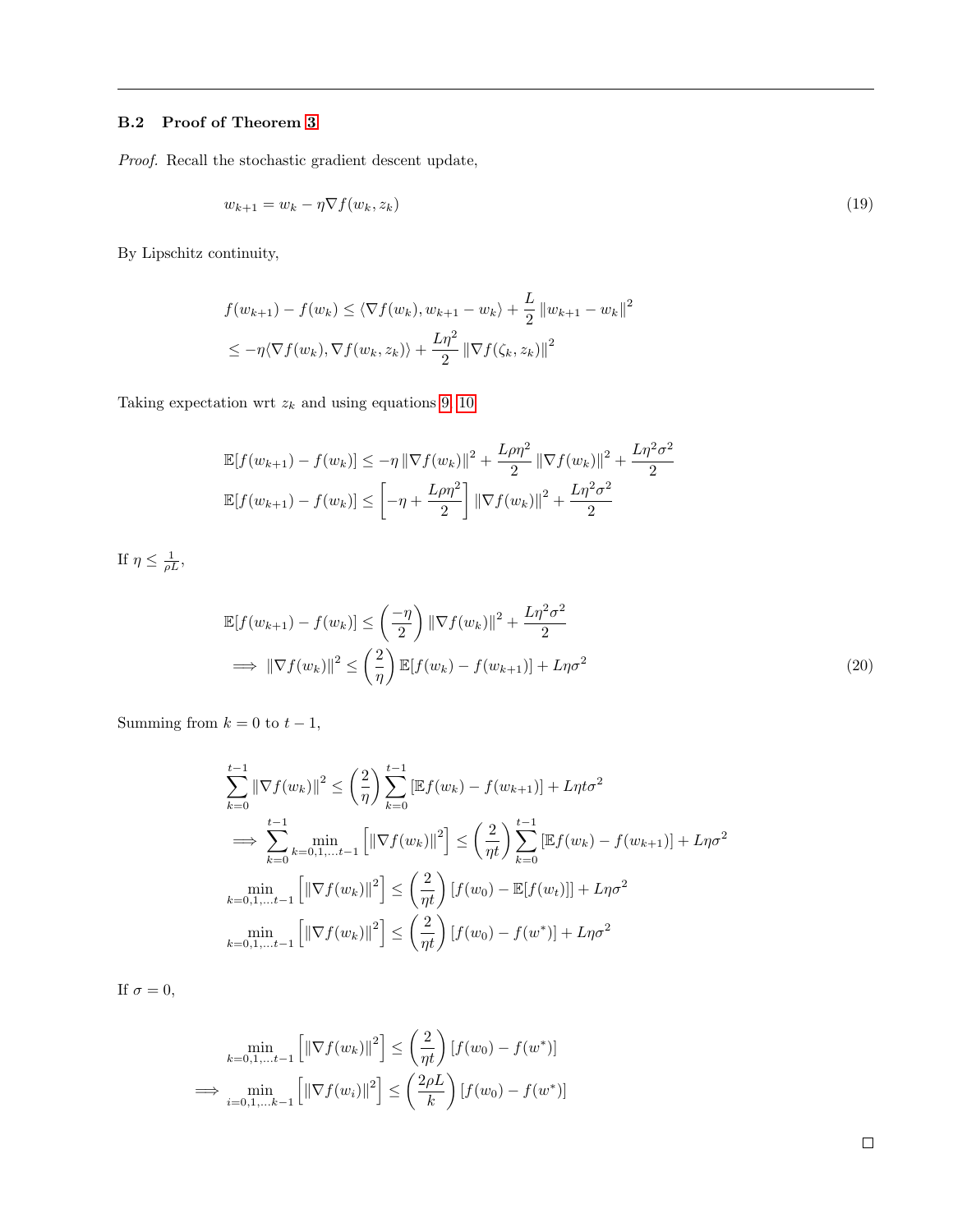## <span id="page-16-0"></span>B.3 Proof of Theorem [4](#page-3-2)

Proof.

$$
||w_{k+1} - w^*||^2 = ||w_k - \eta \nabla f(w_k, z) - w^*||^2
$$
  
\n
$$
= ||w_k - w^*||^2 - 2\eta \langle \nabla f(w_k, z), w_k - w^* \rangle + \eta^2 ||\nabla f(w_k, z)||^2
$$
  
\n
$$
\mathbb{E}_z[||w_{k+1} - w^*||^2] = ||w_k - w^*||^2 - 2\eta \mathbb{E}[\langle \nabla f(w_k, z), w_k - w^* \rangle] + \eta^2 \mathbb{E}[||\nabla f(w_k, z)||^2]
$$
  
\n
$$
= ||w_k - w^*||^2 - 2\eta \langle \nabla f(w_k), w_k - w^* \rangle + \eta^2 \mathbb{E}[||\nabla f(w_k, z)||^2]
$$
  
\n(From the unbiasedness of stochastic gradients.)  
\n
$$
\le ||w_k - w^*||^2 - 2\eta \langle \nabla f(w_k), w_k - w^* \rangle + 2\rho \eta^2 L[f(w_k) - f^*]
$$
  
\n
$$
\le ||w_k - w^*||^2 + 2\eta \left[ f^* - f(w_k) - \frac{\mu}{2} ||w_k - w^*||^2 \right] + 2\rho \eta^2 L[f(w_k) - f^*]
$$
  
\n(By strong convexity)  
\n(By strong convexity)

$$
= (1 - \mu \eta) \|w_k - w^*\|^2 + (2\eta^2 \rho L - 2\eta) [f(w_k) - f^*]
$$
  

$$
\|w_{k+1} - w^*\|^2 \le \left(1 - \frac{\mu}{\rho L}\right) \|w_k - w^*\|^2
$$
  

$$
\implies \|w_{k+1} - w^*\|^2 \le \left(1 - \frac{\mu}{\rho L}\right)^k \|x_0 - w^*\|^2
$$
  
(Setting  $\eta = \frac{1}{\rho L}$ )

 $\Box$ 

## <span id="page-16-1"></span>B.4 Proof of Theorem [5](#page-3-3)

Proof.

By convexity,

$$
f(w_k) \le f(w^*) + \langle \nabla f(w_k), w_k - w^* \rangle
$$

For any  $\beta \leq 1$ ,

$$
f(w_k) \le \beta f(w_k) + (1 - \beta)f(w^*) + (1 - \beta)\langle \nabla f(w_k), w_k - w^* \rangle
$$

By Lipschitz continuity of  $f$ ,

$$
f(w_{k+1}) \le f(w_k) + \langle \nabla f(w_k), w_{k+1} - w_k \rangle + \frac{L}{2} ||w_{k+1} - w_k||^2
$$
  
\n
$$
\implies f(w_{k+1}) \le f(w_k) - \eta \langle \nabla f(w_k), \nabla f(w_k, z) \rangle + \frac{\eta^2 L}{2} ||\nabla f(w_k, z)||^2
$$

From the above equations,

$$
f(w_{k+1}) \leq \beta f(w_k) + (1-\beta)f(w^*) + (1-\beta)\langle \nabla f(w_k), w_k - w^* \rangle - \eta \langle \nabla f(w_k), \nabla f(w_k, z) \rangle + \frac{\eta^2 L}{2} ||\nabla f(w_k, z)||^2
$$

Note that,

$$
\frac{1}{2\eta} \left( \|w_k - w^*\|^2 - \|w_{k+1} - w^*\|^2 \right) = \frac{1}{2\eta} \left( \|w_k - w^*\|^2 - \|w_k - \eta \nabla f(w_k, z) - w^*\|^2 \right)
$$
\n
$$
= \frac{1}{2\eta} \left( \|w_k - w^*\|^2 - \|w_k - w^*\|^2 - \eta^2 \|\nabla f(w_k, z)\|^2 + 2\eta \langle w_k - w^*, \nabla f(w_k, z) \rangle \right)
$$
\n
$$
\frac{1}{2\eta} \left( \|w_k - w^*\|^2 - \|w_{k+1} - w^*\|^2 \right) = \frac{-\eta}{2} \|\nabla f(w_k, z)\|^2 + \langle w_k - w^*, \nabla f(w_k, z) \rangle
$$
\n
$$
\implies \langle w_k - w^*, \nabla f(w_k, z) \rangle = \frac{1}{2\eta} \left( \|w_k - w^*\|^2 - \|w_{k+1} - w^*\|^2 \right) + \frac{\eta}{2} \|\nabla f(w_k, z)\|^2
$$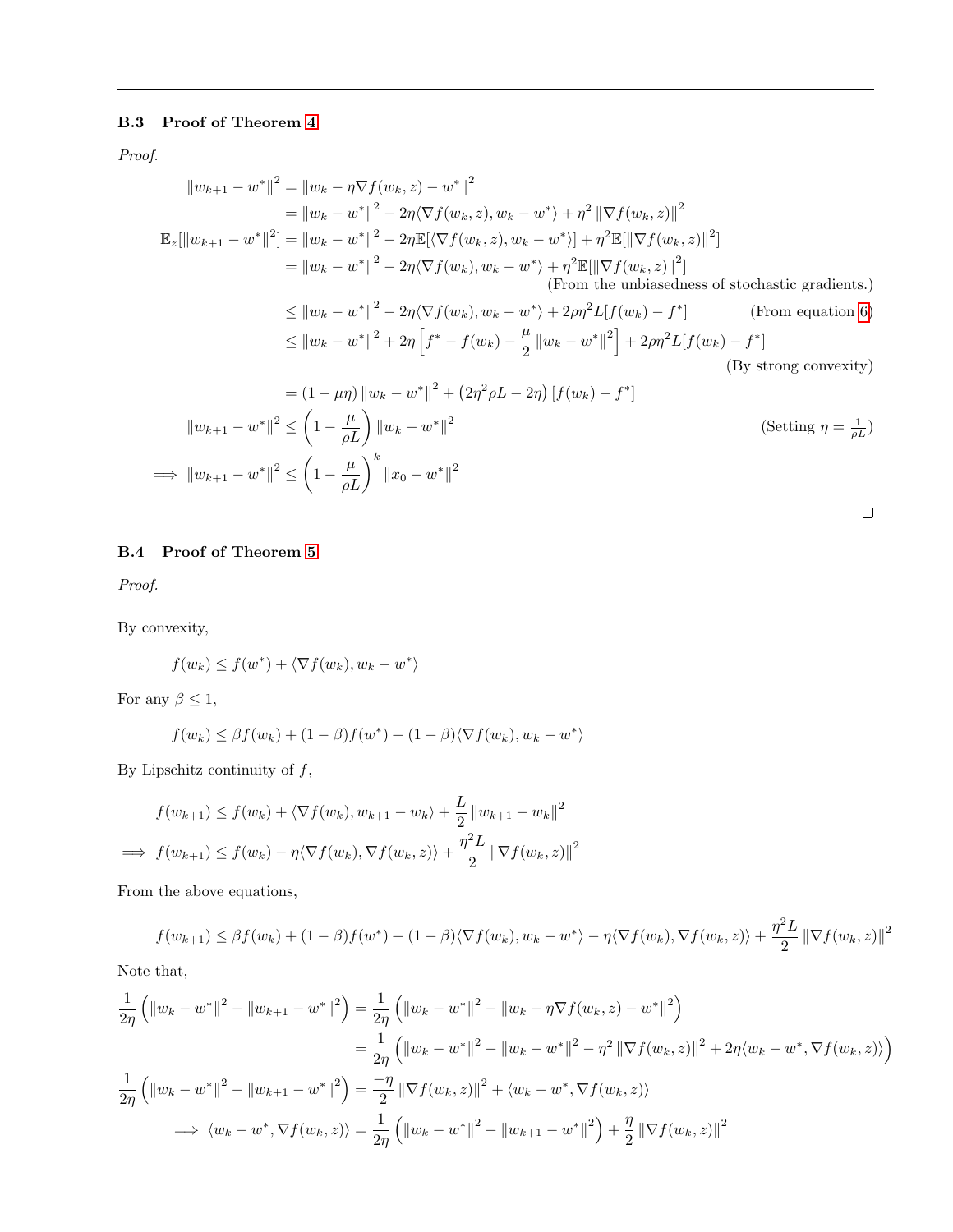Taking expectation

$$
\mathbb{E}\left[\langle w_k - w^*, \nabla f(w_k, z)\rangle\right] = \frac{1}{2\eta} \left( \left\|w_k - w^*\right\|^2 - \mathbb{E}\left[\left\|w_{k+1} - w^*\right\|^2\right] \right) + \frac{\eta}{2} \mathbb{E}\left[\left\|\nabla f(w_k, z)\right\|^2\right]
$$
  
\n
$$
\implies \langle w_k - w^*, \nabla f(w_k) \rangle = \frac{1}{2\eta} \left( \left\|w_k - w^*\right\|^2 - \mathbb{E}\left[\left\|w_{k+1} - w^*\right\|^2\right] \right) + \frac{\eta}{2} \mathbb{E}\left[\left\|\nabla f(w_k, z)\right\|^2\right]
$$

Using the above equations,

$$
f(w_{k+1}) \le \beta f(w_k) + (1 - \beta)f(w^*) + \frac{1 - \beta}{2\eta} (\|w_k - w^*\|^2 - \mathbb{E}\left[\|w_{k+1} - w^*\|^2\right]) + \frac{(1 - \beta)(\eta)}{2} \mathbb{E}\left[\|\nabla f(w_k, z)\|^2\right] - \eta \langle \nabla f(w_k, z) \rangle + \frac{\eta^2 L}{2} \|\nabla f(w_k, z)\|^2
$$

Taking expectation,

$$
\mathbb{E}[f(w_{k+1})] \leq \beta f(w_k) + (1 - \beta)f(w^*) + \frac{1 - \beta}{2\eta} \left( ||w_k - w^*||^2 - \mathbb{E}\left[ ||w_{k+1} - w^*||^2 \right] \right) + \frac{(1 - \beta)(\eta)}{2} \mathbb{E}\left[ ||\nabla f(w_k, z)||^2 \right] \n- \eta \langle \nabla f(w_k), \mathbb{E}[\nabla f(w_k, z)] \rangle + \frac{\eta^2 L}{2} \mathbb{E}\left[ ||\nabla f(w_k, z)||^2 \right] \n= \beta f(w_k) + (1 - \beta)f(w^*) + \frac{1 - \beta}{2\eta} \left( ||w_k - w^*||^2 - \mathbb{E}\left[ ||w_{k+1} - w^*||^2 \right] \right) + \frac{(1 - \beta)(\eta)}{2} \mathbb{E}\left[ ||\nabla f(w_k, z)||^2 \right] \n- \eta \left\| \nabla f(w_k) \right\|^2 + \frac{\eta^2 L}{2} \mathbb{E}\left[ ||\nabla f(w_k, z)||^2 \right]
$$

The term  $-\eta \|\nabla f(w_k)\|^2 \leq 0$ 

$$
\implies \mathbb{E}[f(w_{k+1})] \leq \beta f(w_k) + (1-\beta)f(w^*) + \frac{1-\beta}{2\eta} \left( \|w_k - w^*\|^2 - \mathbb{E}\left[ \|w_{k+1} - w^*\|^2 \right] \right) + \frac{(1-\beta)(\eta)}{2} \mathbb{E}\left[ \|\nabla f(w_k, z)\|^2 \right] + \frac{\eta^2 L}{2} \mathbb{E}\left[ \|\nabla f(w_k, z)\|^2 \right] \n\mathbb{E}[f(w_{k+1})] - f(w^*) \leq \beta \left( f(w_k) - f(w^*) \right) + \frac{1-\beta}{2\eta} \left( \|w_k - w^*\|^2 - \mathbb{E}\left[ \|w_{k+1} - w^*\|^2 \right] \right) + \left( \frac{(1-\beta)(\eta)}{2} + \frac{\eta^2 L}{2} \right) \mathbb{E}\left[ \|\nabla f(w_k, z)\|^2 \right]
$$

From equation [6,](#page-3-6)

$$
\mathbb{E}[f(w_{k+1})] - f(w^*) \le \beta (f(w_k) - f(w^*)) + \frac{1-\beta}{2\eta} (||w_k - w^*||^2 - \mathbb{E}[||w_{k+1} - w^*||^2])
$$
  
+ 
$$
(\rho(1-\beta)\eta L + \eta^2 \rho L) (f(w_k) - f(w^*))
$$

Let us choose  $1 - \beta = \eta L$ ,

$$
\mathbb{E}[f(w_{k+1})] - f(w^*) \le \beta (f(w_k) - f(w^*)) + \frac{1-\beta}{2\eta} \left( \|w_k - w^*\|^2 - \mathbb{E}\left[\|w_{k+1} - w^*\|^2\right] \right) + 2\rho\eta^2 L^2 (f(w_k) - f(w^*))
$$
  

$$
\mathbb{E}[f(w_{k+1})] - f(w^*) \le (\beta + 2\rho\eta^2 L^2) (f(w_k) - f(w^*)) + \frac{L}{2} \left( \|w_k - w^*\|^2 - \mathbb{E}\left[\|w_{k+1} - w^*\|^2\right] \right)
$$
  
Let  $\delta_{k+1} = \mathbb{E}[f(w_{k+1})] - f(w^*)$  and  $\Delta_{k+1} = \mathbb{E}\left[\|w_{k+1} - w^*\|^2\right]$   
 $\implies \delta_{k+1} \le (\beta + 2\rho\eta^2 L^2) \delta_k + \frac{L}{2} [\Delta_k - \Delta_{k+1}]$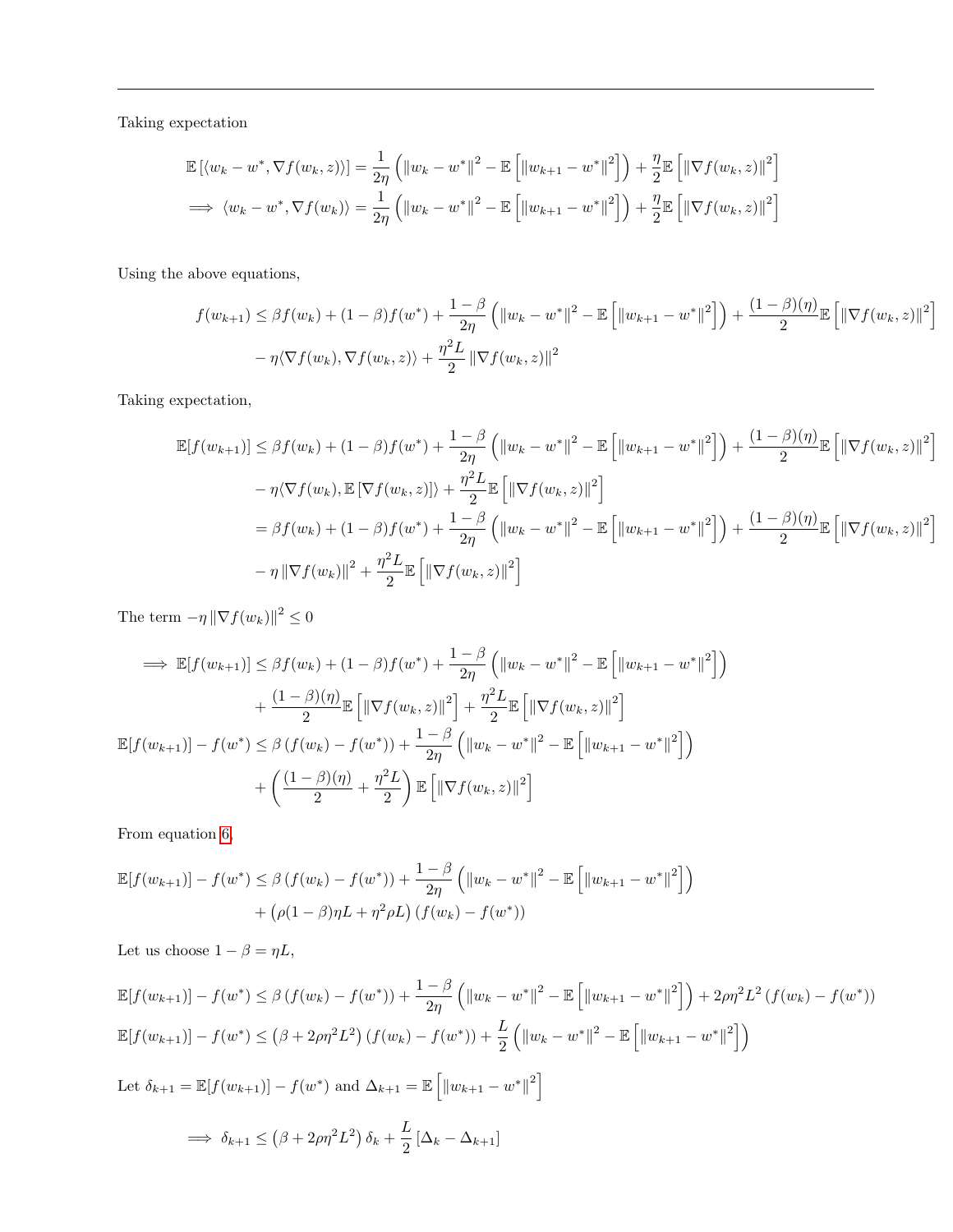Summing from  $i = 0$  to  $k - 1$ ,

$$
\sum_{i=0}^{k-1} \delta_{i+1} \le (\beta + 2\rho\eta^2 L^2) \sum_{i=0}^{k-1} \delta_i + \frac{L}{2} \sum_{i=0}^{k-1} [\Delta_i - \Delta_{i+1}]
$$
  
\n
$$
\implies \sum_{i=0}^{k-1} \delta_{i+1} \le (\beta + 2\rho\eta^2 L^2) \sum_{i=0}^{k-1} \delta_i + \frac{L}{2} \Delta_0
$$
  
\n
$$
\implies \sum_{i=1}^k \delta_i \le \frac{(\beta + 2\rho\eta^2 L^2) \delta_0 + \frac{L}{2} \Delta_0}{(1 - \beta - 2\rho\eta^2 L^2)}
$$

Let  $\bar{w}_k = \frac{\left[\sum_{i=1}^k w_i\right]}{k}$ . By Jensen's inequality,

$$
\mathbb{E}[f(\bar{w}_k)] \le \frac{\sum_{i=1}^k \mathbb{E}[f(w_i)]}{k}
$$
\n
$$
\implies \mathbb{E}[f(\bar{w}_k)] - f(w^*) \le \sum_{i=1}^k \delta_i
$$
\n
$$
\implies \mathbb{E}[f(\bar{w}_k)] - f(w^*) \le \frac{(\beta + 2\rho\eta^2 L^2)\,\delta_0 + \frac{L}{2}\Delta_0}{(1 - \beta - 2\rho\eta^2 L^2)k}
$$
\n
$$
\mathbb{E}[f(\bar{w}_k)] - f(w^*) \le \frac{(1 - \eta L + 2\rho\eta^2 L^2)\,[f(w_0) - f(w^*)] + \frac{L}{2}\,[w_0 - w^*]^2}{(\eta L - 2\rho\eta^2 L^2)k}
$$
\n(Since  $1 - \beta = \eta L$ )

If  $\eta = \frac{1}{4\rho L}$ ,

$$
\mathbb{E}[f(\bar{w}_k)] - f(w^*) \le \frac{\frac{7}{8\rho} [f(w_0) - f(w^*)] + \frac{L}{2} ||w_0 - w^*||^2}{\frac{1}{8\rho} k}
$$
  

$$
\mathbb{E}[f(\bar{w}_k)] - f(w^*) \le \frac{7 [f(w_0) - f(w^*)] + 4\rho L ||w_0 - w^*||^2}{k}
$$
  

$$
\mathbb{E}[f(\bar{w}_k)] - f(w^*) \le \frac{(7L/2) ||w_0 - w^*||^2 + 4\rho L ||w_0 - w^*||^2}{k}
$$
  

$$
\implies \mathbb{E}[f(\bar{w}_k)] - f(w^*) \le \frac{4(1+\rho) ||w_0 - w^*||^2}{k}
$$

 $\Box$ 

### <span id="page-18-0"></span>B.5 Proof for Proposition [1](#page-3-7)

Proof.

For the first part, we use the PL inequality which states the for all  $w$ ,

$$
2[f(w) - f(w^*)] \le \frac{1}{\mu} ||\nabla f(w)||^2
$$

Combining this with the WGC gives us the desired result. For the converse part, we use smoothness between points  $w$  and  $w^*$ . This gives us the following equation:

$$
\left\|\nabla f(w)\right\|^2 \le 2L\left[f(w) - f(w^*)\right]
$$

Combining this with the SGC gives us the desired result.